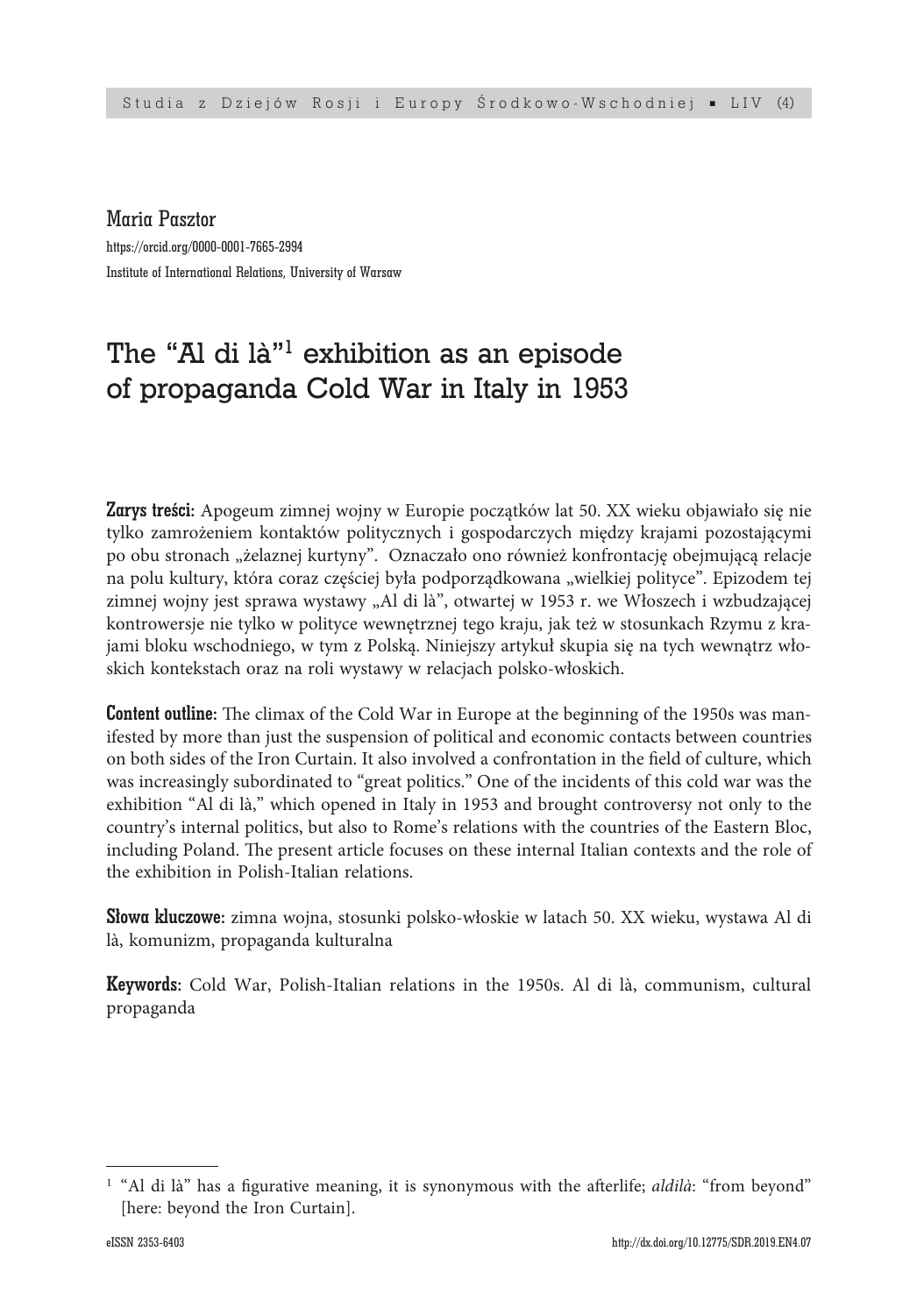## **Contexts**

In order to place the exhibition in a broader context of relations between Warsaw and Rome, it is necessary to go back to the period freshly after the war. The establishment of Polish-Italian cultural relations in the post-war period was a tedious and lengthy process. This was due not only to the geographical distance between the two countries, but also to the fact that they were not a priority for either Warsaw or Rome. Economic contacts were considered much more important due to the necessity of regulating matters resulting from the war and from post-war political changes in Poland, as well as the hope of increasing economic exchange.<sup>2</sup>

The situation was aggravated by Italy's admission to NATO in the spring of 1949, interpreted by the Eastern Bloc as a violation of existing peace treaties. This prompted an avalanche of criticism in the Polish press, which reported about alleged "mass demonstrations" in Italy.<sup>3</sup> In a note dated 12 March 1952, Poland, in line with the position of the "socialist world," reiterated its negative attitude towards Italy's participation in the "aggressive Atlantic bloc" directed against them.4 The Polish-Italian relations suffered a blow due to the speeches delivered by Prime Minister Alcide De Gasperi on 26 April 1953 in Milan and then on 1 May 1953 in Turin, in which he reminded that "the definitive shape of Poland's western border will be determined in a later peace treaty with Germany." He also spoke of "temporary Polish administration over the lands around the Oder and Nysa rivers."5

The Sovietisation of Polish cultural life and artistic creativity, which progressed during the Stalinist period, caused scientific and artistic exchange to be meticulously regulated by both sides. The Italian authorities, particularly the Christian Democrats who were in power at the time, were opposed to the display in Italy of works of art and to the organisation of cultural events with a clear pro-communist agenda (as in the case of the Polish poster exhibition in Turin on 15–20 October 1950).6

In some cases, various cultural manifestations (lectures by Polish speakers in Italy, exhibitions, or even concerts) that were accompanied by the distribution of

<sup>2</sup> M. Pasztor, D. Jarosz, *Nie tylko Fiat. Z dziejów stosunków polsko-włoskich 1945–1989*, Warszawa, 2018, pp. 83–131ff.

<sup>3</sup> "Masowe demonstracje we Włoszech przeciwko Paktowi atlantyckiemu," *Trybuna Ludu*, 1949, no. 73 (1559), p. 2.

<sup>4</sup> Archive of the Ministry of Foreign Affairs (hereinafter: AMSZ), fond 8, m. 32, v. 415, La réponse à la note de l'Ambassade d'Italie du 8 décembre 1951, Varsovie, le 11 mars 1951.

<sup>5</sup> A. De Gasperi, "Discorso di Milano, 26 aprile 1953," in: *Scritti e discorsi politici*, vol. 2, ed. S. Lorenzini, B. Taverni, Bologna, 1981, pp. 1821–1822. On the eve of Labour Day Prime Minister J. Cyrankiewicz spoke about "the struggle of the Italian people against the betrayal of national interests by the Italian government." See: M. Pasztor, D. Jarosz, *Skazani na podległość. Z dziejów stosunków polsko-włoskich w latach 1945–1958*, Warszawa, 2013, p. 79.

<sup>6</sup> M. Pasztor, D. Jarosz*, Nie tylko Fiat…,* pp. 138–139.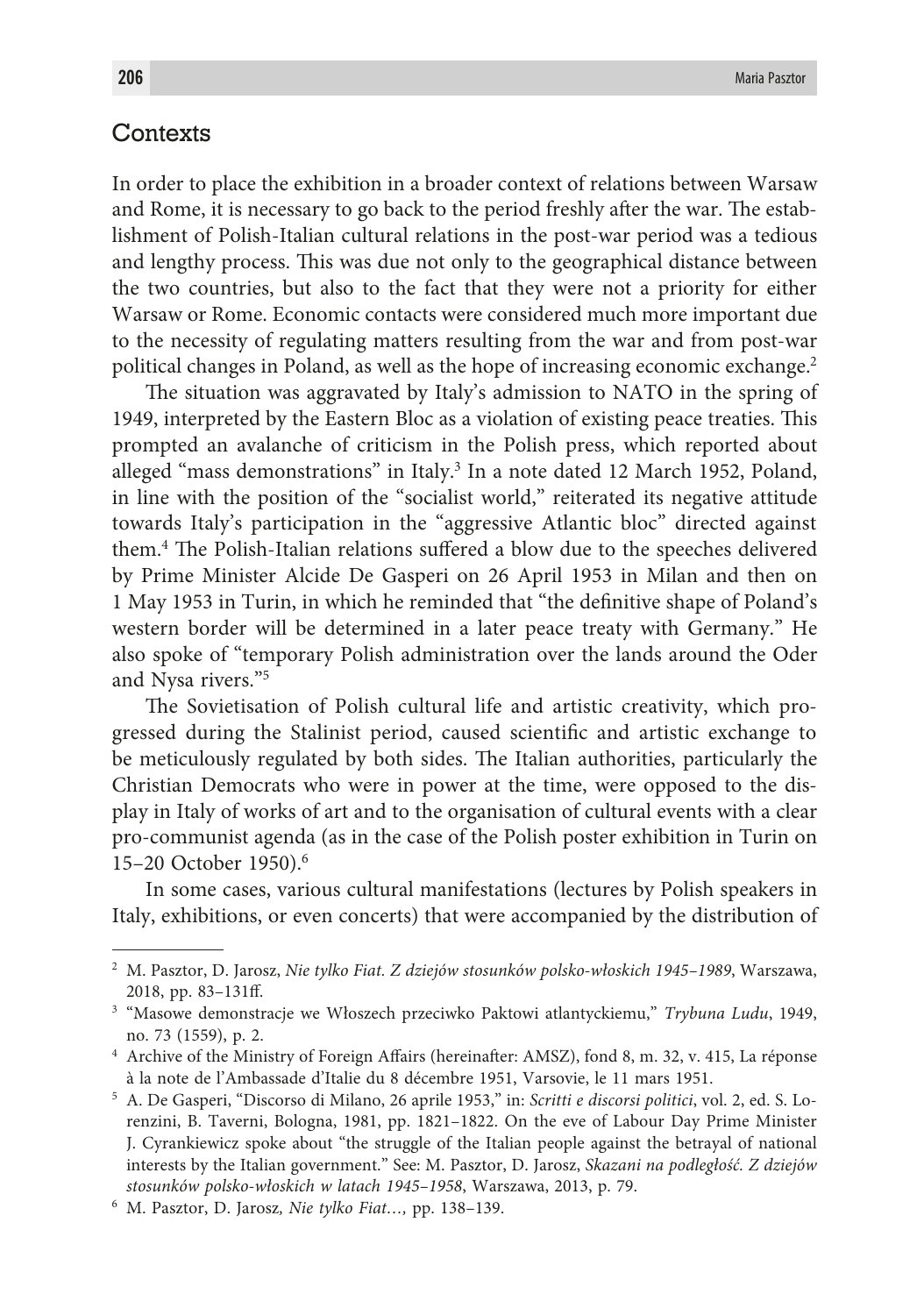propaganda brochures, $^7$  usually organised under the auspices of the Italian-Polish Friendship Society dominated by communists, led to tensions and conflicts between the authorities of both countries.

However, the exhibition also had a significant domestic context. Namely, the Italian parliamentary elections, which were to take place on 7 June 1953, led to an exacerbation of political tensions and propaganda. The leader of the Christian Democrats and Prime Minister, Alcide De Gasperi, wishing to secure a strong majority for his party in the parliament, decided to revise the electoral law by introducing the principle that the party or block that wins more than 50% of the votes will receive 65% of the seats in the Chamber of Deputies. This amendment, referred to as a "scam law" (*leggetruffa*), not only caused a split among the parties in coalition with the Christian Democrats (liberals, republicans, and social democrats), but also caused an increase in tension on the internal political scene. The pre-electoral campaign took place in an exceptionally tense climate, characterised by an increase in political divisions among the governing coalition and antagonisms between the right and left side (socialists and communists) of the political scene.<sup>8</sup>

Hence, exhibitions served as an important instrument not only in the relations between Rome and Warsaw, but were also organised on Italian soil in attempts of "winning the hearts and minds" made by both the Christian Democrat government and the Italian Communist Party, which acquired considerable political influence after the war and enjoyed great support and popularity among the electorate. It seems that this type of visual influence was the most effective in reaching the wide public of the Apennine Peninsula and constituted an important element of propaganda.

## An exhibition in the centre of political confrontation

The fierce electoral campaign conducted since 1952<sup>9</sup> was to be crowned by an exhibition opened at the initiative of the Italian government (with the participation of émigré communities from the Eastern Bloc): "On the other side [of the Iron Curtain]" (*mostra "Al di là"*), dedicated to the life of the citizens of the countries behind the Iron Curtain. Its formal organiser was an agency of the Catholic Action, the Social Documentation Committee (*Comitato per la documentazione popolare*),

<sup>7</sup> This includes the dissemination of brochures on the "Polish Constitution" and issues of *Polonia di Oggi*, a periodical published by the Embassy of the People's Republic of Poland in Rome, during a concert of Chopin's works organised in Turin in April 1953. For more on this subject, see: M. Pasztor, D. Jarosz, *Nie tylko Fiat...*, pp. 144–146.

<sup>8</sup> G. Mammarella*, L'Italia contemporanea 1943–2007*, Bologna, 1974, pp. 177–182; J. A. Gierowski, *Historia Włoch*, Wrocław, 1985, p. 649.

<sup>&</sup>lt;sup>9</sup> In 1951 and 1952 administrative elections were held in Italy, in which the Christian Democrats lost a large part of their votes in favour of right-wing parties. See: M.S. Piretti, *Le elezioni politiche in Italia dal 1848 ad oggi*, Roma–Bari, 1995, p. 245.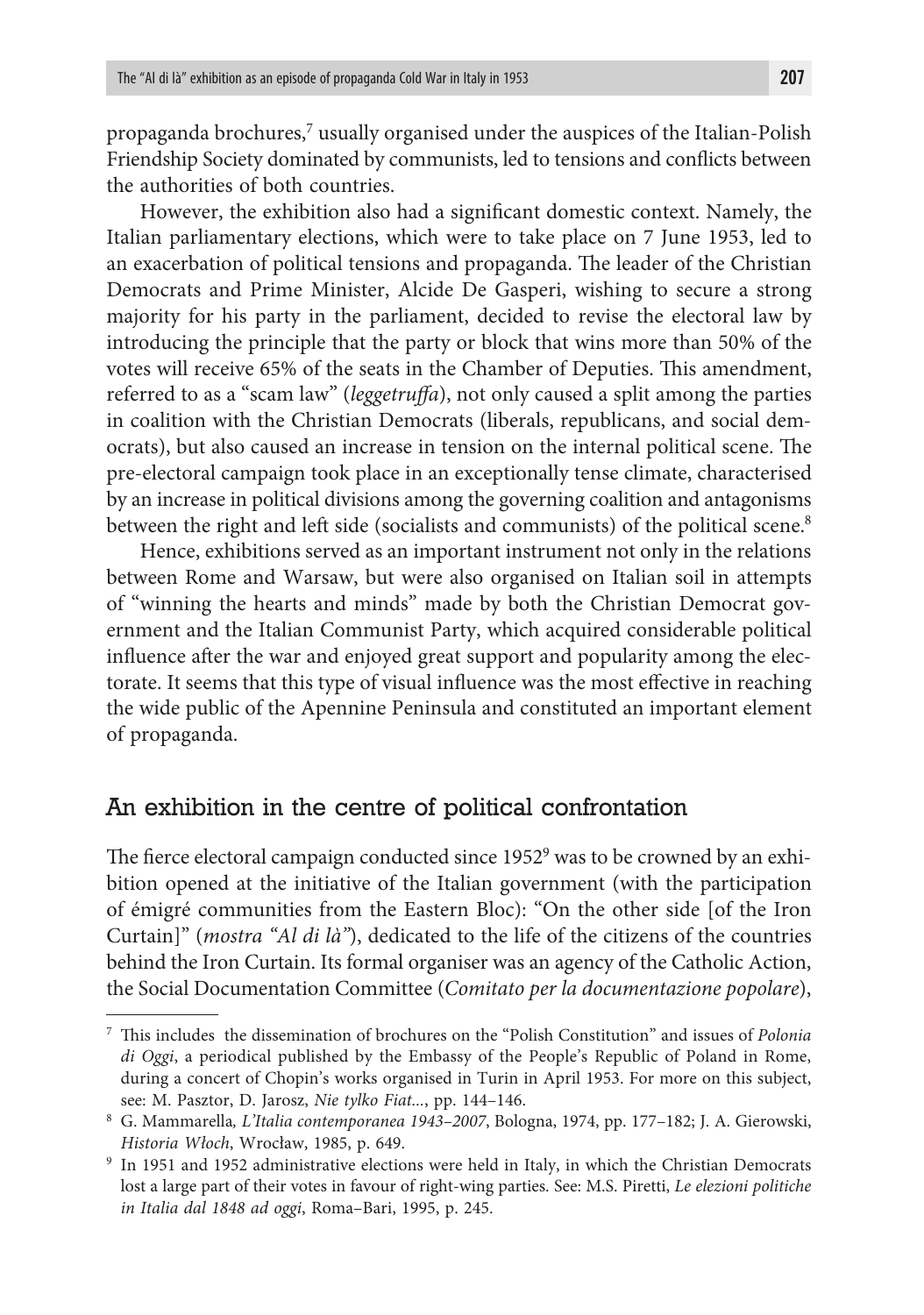which supported the Christian Democrats.<sup>10</sup> By demonstrating the disastrous living conditions of the societies of the Eastern Bloc, the terror that prevailed there, and the lack of democratic liberties, the organisers sought to effectively dissuade people from voting for the left. Its political message was intended to be explicit and to leave no choice to average Italian citizens, alerting them that voting for the left, and especially for the Italian Communist Party would not only threaten democracy, but would also worsen the living conditions for large masses of Italian society.

The exhibition apparently belonged to a broader series of similar events organised and supported by the Italian government, such as the "Month of Polish-Italian Fraternity," protested by the Polish Embassy in Rome on 14 April 1953.<sup>11</sup>

The correspondence of the Council of Ministers and the Prime Minister proves that "Al di là" had been prepared since at least 1952, when Paolo Emilio Taviani, undersecretary to De Gasperi at the Ministry of Foreign Affairs, instructed Italian institutions in the states behind the Iron Curtain to "find material suitable for the exhibition," stressing that the "costs of purchases" made in these countries would be reimbursed by the competent governmental authorities, in accordance with the procedures in force."12

It seems that from the very beginning the Italian Ministry of Foreign Affairs was hardly enthusiastic about the project, showing a clear lack of commitment to the task. Particularly since obtaining materials for the exhibition was not an easy task, it consumed a lot of energy and required the involvement of the diplomatic personnel exceeding their regular duties. This is evidenced by the comment of Giorgio Tupini, Undersecretary of State at the Prime Minister's Office and head of propaganda of the Christian Democracy, who in his memo of November 1952 addressed to the Ministry of Foreign Affairs stated that although "the materials

<sup>10</sup> W-k, "Wystawa premiera de Gasperi. Antypolska i antywłoska," *Życie Warszawy*, no. 113 (2977) of 13 May 1953.

<sup>11</sup> *Dokumentacja Prasowa*, 1953, p. 415. The aforementioned event was organised (from 14 April to 16 May 1953) by the Association of Polish War Veterans in Italy and supported by official agencies. According to the Embassy of the People's Republic of Poland in Rome, the publication accompanying the event allegedly contained "insulting and slanderous statements directed at Poland and its government." The honorary committee of the event included, among others, members of the Italian government: Minister of Education Antonio Segni, Minister of Public Works Aldisio Salvatore, Deputy Minister of Education Raffaele Resta, as well as Alfisio Marras, Chief of Staff of the Italian Army, and Aldo Urbani, Chief of Staff of the Italian Air Force. The event was covered by a correspondent of *Trybuna Ludu*. See: B. Z., "Pana De Gasperiego wyczynów ciąg dalszy," *Trybuna Ludu,* no. 133 (1559) of 14 May 1953, p. 2 and "Protest PRL w Rzymie przeciwko członkom rządu włoskiego a antypolskiej imprezie," *Trybuna Ludu*, no. 135 (1661) of 16 May 1953, p. 2; PAL, "Kampania nienawiści pana de Gasperiego," *Życie Warszawy* no. 114 (2978) of 14 May 1953, p. 2.

<sup>12</sup> Archivio Centrale dello Stato (hereinafter: ACS), Presidenza del Consiglio dei Ministri 51–54 (1860-2000) (hereinafter: PCM'51-54), Gabinetto, sign. 14.1/51895, s. nl. Giorgio Tupini al sottosegretario di stato agli A[ffari] E[esteri], Giorgio Tupini al legazione in: Berlino, Budapest, Praga, Sofia, Bucarest, Varsavia, Sofia, telespresso Roma 4 ottobre, 1952, s. nl.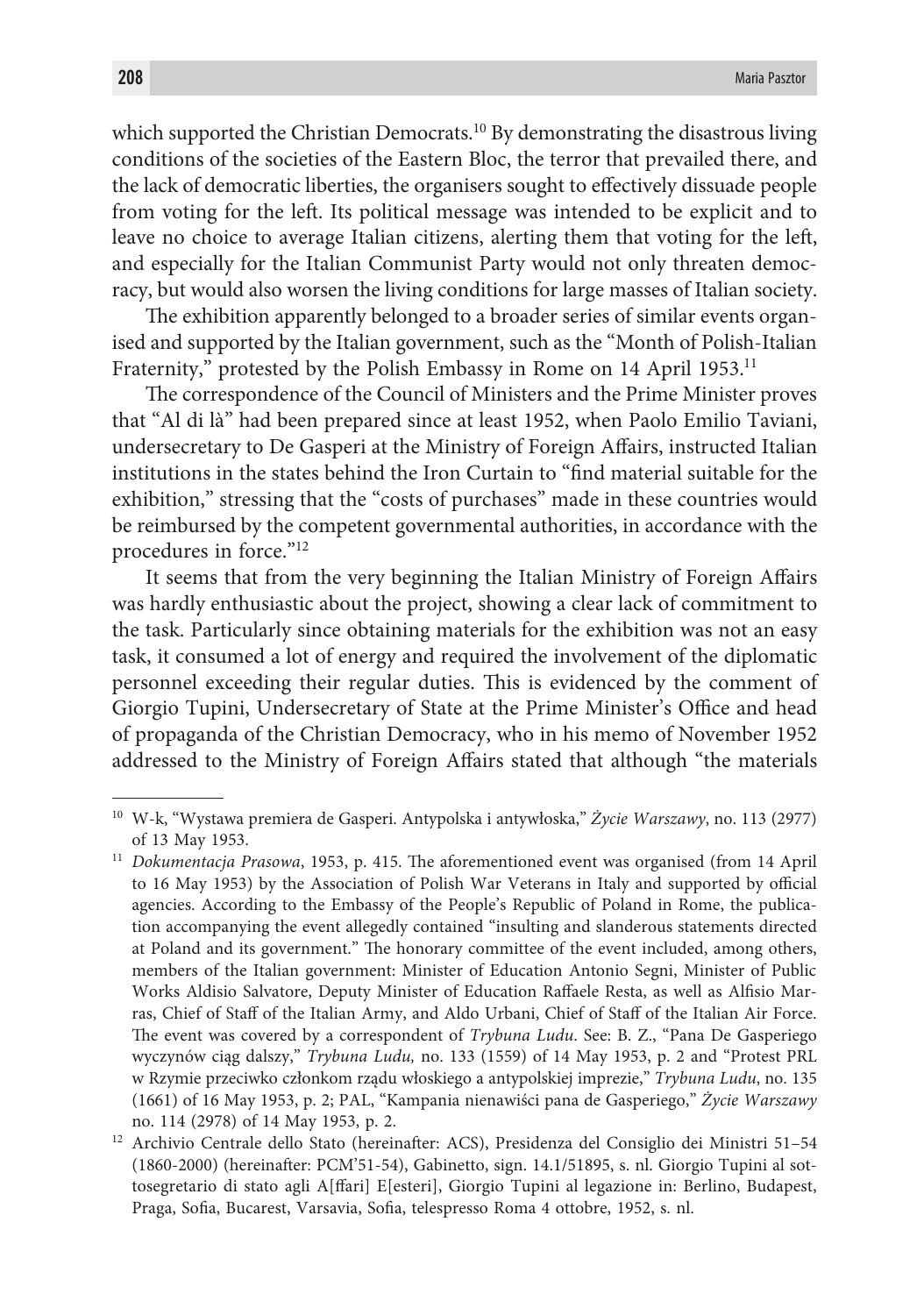have already been **partially** [highlighted – MP] found, purchased and delivered by these posts but for [the remaining] part he awaits consent [of the Prime Minister] for the purchase which is and would be most desirable."13 The repeated reminders sent to the Ministry of Foreign Affairs by the officials of the Council of Ministers at the turn of 1952 and 1953 concerning the shipment of materials seem to speak in favour of the theory that the Italian diplomats were at least unenthusiastic about this initiative. The repeated (ex post) reminders by the Ministry of Foreign Affairs addressed to the Central Administration about the need to "reimburse the costs incurred" for this event indicate that the fears of the ministries were fully justified.

All the more so as the costs incurred by the various Italian posts in the countries behind the Iron Curtain seriously eroded the budget allocated to their regular operation.<sup>14</sup> For example, the Italian mission to Budapest spent more than 4 million Ft (or £63,932) for this purpose, in Prague over 189 thousand krone (£2,378,630), in Sofia over 1,544 leva (£161,709), in Bucharest 4,144 million lei (£235,042), in Warsaw 3,609 million zł (£565,983), in Berlin 3,311 DM (£494,185), which gave the total amount of £3,899,481.<sup>15</sup>

Meanwhile, despite the large-scale measures, their effect seemed not to satisfy the expectations of the organisers. However, the propaganda benefits of discrediting the communist ideology and the Italian Communist Party seemed so promising to the Christian Democrats in power that they decided to carry out the project as planned.

The involvement of the government administration (prefects) in the organisation and the creation of an appropriate setting, as well as their care for the large number of visitors, seems to confirm the importance that the central authorities attached to this exhibition, which was to be presented in the cities and towns of Northern and Central Italy, apparently in order to discourage at least part of the electorate from voting for the left, and especially for the ICP.

The exhibition "Al di là" was inaugurated between 16 and 22 April in Piacenza (in the region of Emilia Romagna in Northern Italy) and this was no coincidence, as left-wing parties enjoyed considerable popularity in the industrialised Northern and Central Italy, especially among the working class. Surviving documents, as well as the further developments seem to suggest that the obvious haste and the

<sup>&</sup>lt;sup>13</sup> ACS, PCM'51-54, Gabinetto, sign. 14.1/51895, s. nl, Il sottosegretario di stato alla Presidenza del Consiglio dei Ministri, Giorgio Tupini al sottosegretario di stato agli A[ffari] E[esteri], Giorgio Tupini, Roma 7 novembre 1952. Tupini addressed a particular message of gratitude through the intermediary of Taviani to the Italian Consulate General in Rome for: "a particularly swift, smart and valuable cooperation" […] (*in particolare vorrei segnalarti la pronta, intelligente, prezioso collaborazione del Consolato Generale d'Italia a Berlino*).

<sup>14</sup> ACS, PCM'51-54, Gabinetto, sign. 14.1/51895, s. nl, Copia. Appunto del Ministero degli Affari Esteri, Roma 10 luglio 1956.

<sup>&</sup>lt;sup>15</sup> Ibid. Only the reimbursement of costs incurred by the Italian Embassy in Moscow was mentioned (the amount was not indicated).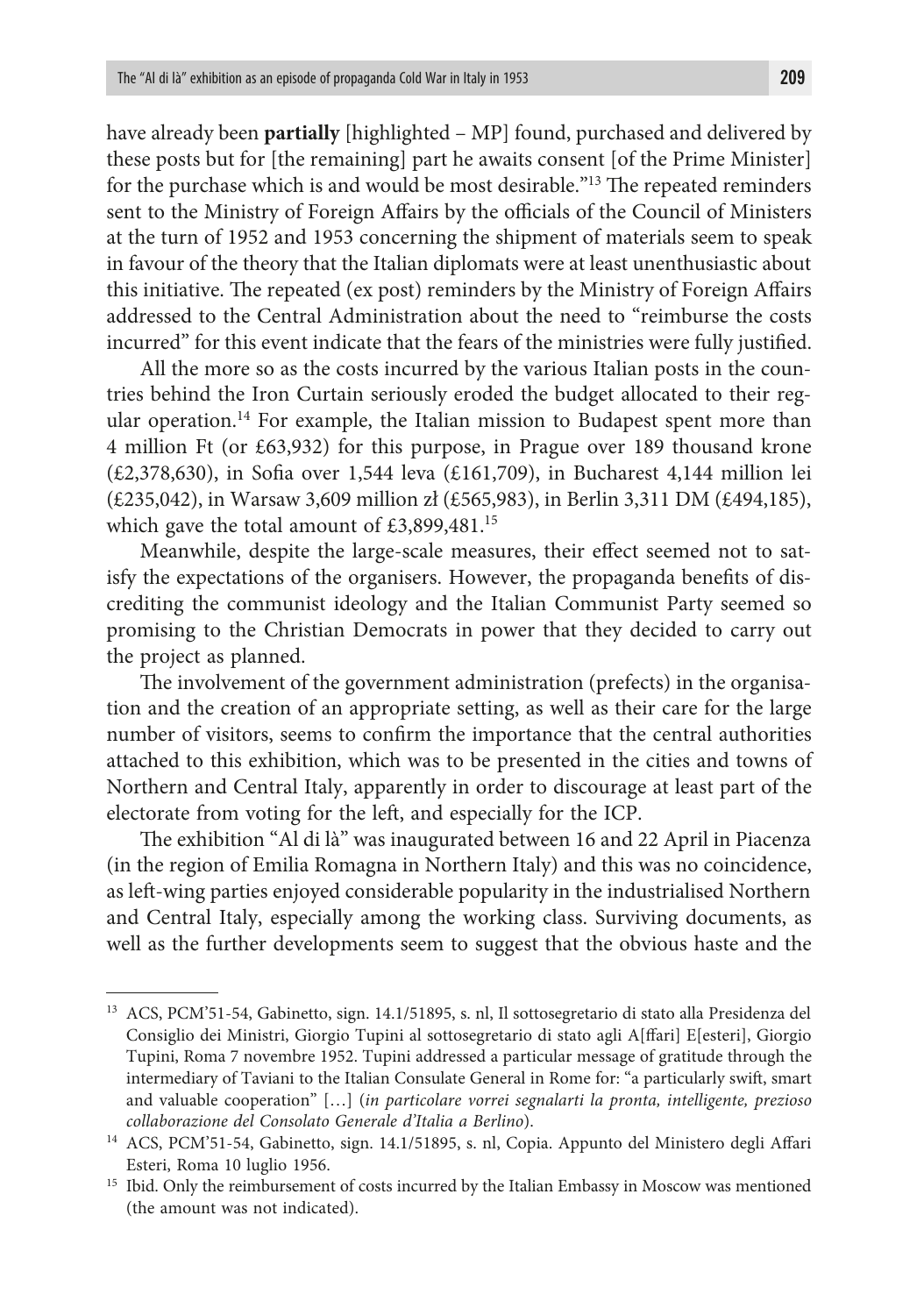decision to display the "Al di là" exhibition immediately before the elections may have surprised the political opponents of the Christian Democrats and may constitute an additional argument in favour of the claim that there was no alternative to this party's rule. The opening of the exhibition one month before the elections was supposed to make it impossible for the left-wing milieus (especially the ICP) to verify its veracity and to gather any counter-arguments (in such a short period of time).

In order to attract as many visitors as possible, the local authorities resorted to promotional tricks, often combining the exhibition with events of great interest to the residents. Such a "strategy" was applied in Piacenza, where the exhibition was organised in an automobile showroom. It was located in such a way that it appeared to the visitors as a continuation of the car exhibition. No wonder that the head of the local administration informed the Ministry of Interior in Rome of the "significant success" of the exhibition, which had been visited by some 30,000 people, and of "generally very favourable comments that it had evoked." This positive mood, at least according to the prefect, was not spoilt even by an unspecified "secret attempt to disturb the event" by ICP activists, "immediately thwarted by the police authorities." The police intervention ensured that "since then no incident has disrupted the success of the exhibition."16

The same exposition was held in Turin (Piedmont) from 23 April to 3 May 1953,17 and then in Ancona (Marche region in Central Italy).18 Although no "major incidents" occurred at the exposition in these last two cities, they remained nonetheless, according to the prefect, "under vigilant observation by the bodies of the Socialist Party and the Italian Communist Party," as activists of the latter "were distributing leaflets to the visitors of the exhibition in Ancona titled 'The lies of the "Al di là" exhibition and the truth about our fatherland' [*Le menzogne della mostra 'Al di là' e la verità di 'Casa nostra'*]."

The authors of the pamphlet, while denying the veracity of the data relating to the reconstruction and development of the Eastern Bloc countries (the USSR in particular), would focus mainly on the situation of the "working class" in Italy, pointing to its ruthless exploitation and the wave of repressions that swept through the country between 1948 and 1952 as a result of strikes in both the industrial and agricultural sectors. It resulted in the death of 68 workers and agricultural labourers, as well as numerous arrests (which exceeded 136 thousand people, of which over 16 thousand were sentenced to prison). In conclusion, it was emphasised that this "was not an ordinary exhibition, but rather an electoral propaganda

<sup>16</sup> ACS, PCM'51-54, Gabinetto, sign. 14.1/51895, s. nl, Prefettura di Piacenza, il Prefetto, R. Onsnaia alla Presidenza del Consiglio dei Ministri –al Ministro dell'Interno, Piacenza 17 aprile 1953.

<sup>17</sup> ACS, PCM'51-54, Gabinetto, sign. 14.1/51895, s. nl, Prefettura di Torino, il Prefetto [illegible signature] al. Ministro dell'Interno, Torino, 28 aprile 1953.

<sup>18</sup> ACS, PCM'51-54, Gabinetto, sign. 14.1/51895, s. nl, Prefettura di Ancona, il Prefetto A. Donadu al Ministro dell'Interno, Torino, 3 maggio 1953.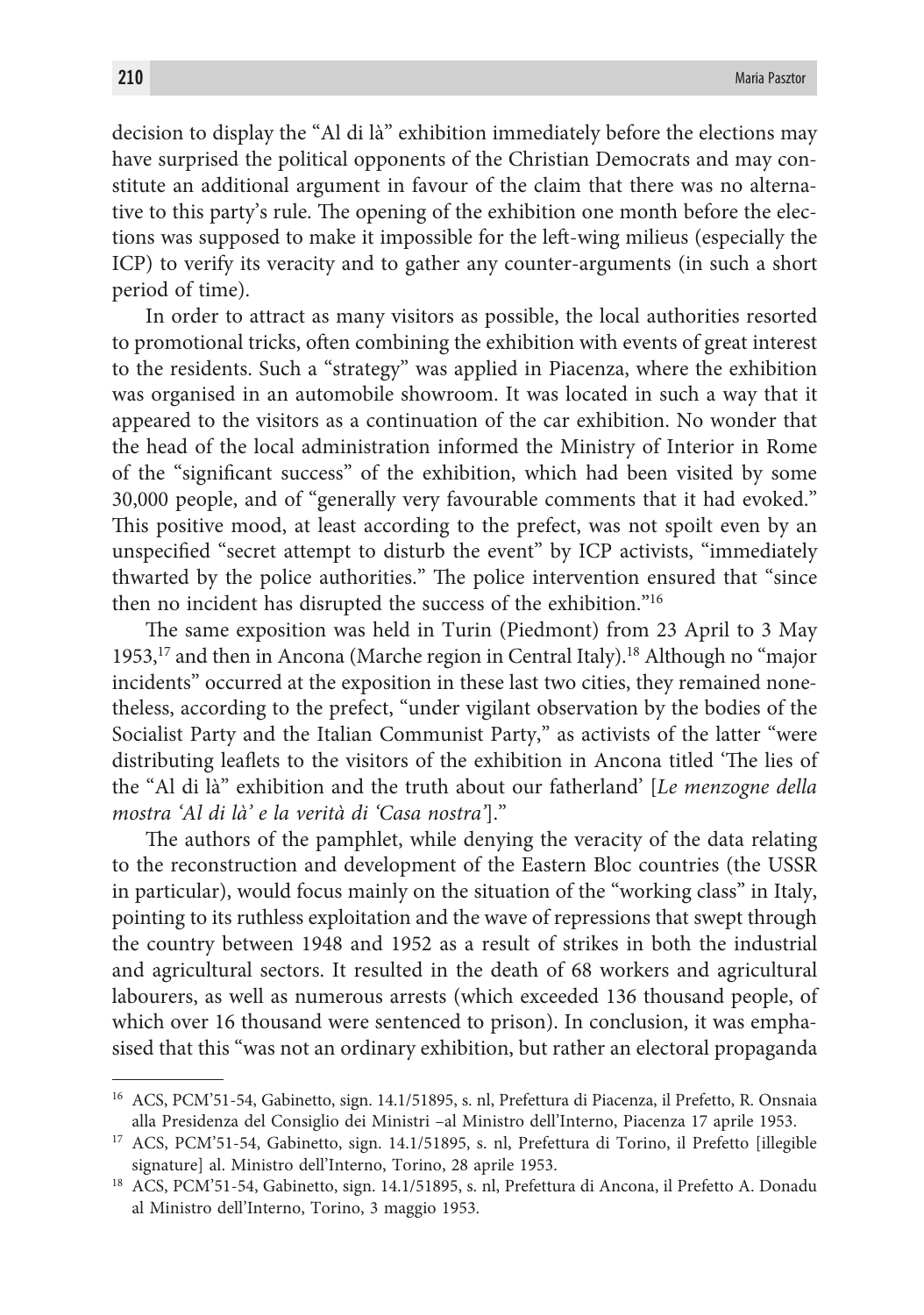circus (*carozzoni*) of The Christian Democracy for state money," "a lie (*frottole*), whose aim was to terrorize the voters." Finally, while denouncing the slanderous claims made by the party whose principle goal was to "stay at the manger" (that is the Christian Democracy, which was described as the party of cushy jobs, *partito della greppia*)," the pamphlet called for voting for the Communist Party in the June elections (*votateuniti per il Partito Comunista Italiano!*).19 Flyers of similar content were also distributed in other cities where the exhibition took place.

Apparently the "success" of the exhibition in smaller towns of Northern Italy (Emilia Romagna), as can be inferred from the reports by the prefects of these administrative districts,<sup>20</sup> encouraged the central authorities to open it in Rome on 6 May 1953, with the participation of representatives of the Italian government and the émigré milieus from Eastern Bloc countries. Apparently hoping for a rapid propaganda effect in the forthcoming elections, the central administration seemed not to attach much importance either to the verification of the materials or to their credibility, as shown by further developments. This large-scale exhibition, covering an area of 1,600 square meters, was located in the underground spaces of the central station in Rome (Termini), which was frequented by thousands of travellers (including those commuting to work in the capital of the entire region). The press organ of Christian Democracy, *Il Popolo*, appeared to be in the right when stating that due to the nature and meaning of the collected material, the exhibition should rather be entitled "a journey to the afterlife" (implicitly: to hell) (*viaggio nell'al dilà*). And although the exhibition was devoted to "oppressed nations," as the editor-in-chief of *Il Popolo* noted while encouraging "everyone" to see it, this was not supposed to be an "act of propaganda." The intention of its organisers was to gather "documentation of the standard of living of nations that exist in the orbit of Moscow['s influence]." Despite the declared lack of political motives, the publication stated that its aim was "not only to encourage Italians to reflect on the fate of the nations subjugated to red terrorism, but also to open the eyes of Italian society to the temptations of false and deceptive [communist] propaganda."

# Press descriptions facilitating the reconstruction of key elements of the exhibition

The visitors began their visit by watching a film depicting the process, stages and methods of taking over power by communists in Eastern Europe. The next stage of the tour was a presentation of selected elements (such as cultural life and education)

<sup>&</sup>lt;sup>19</sup> ACS, PCM'51-54, Gabinetto, sign. 14.1/51895, s. nl., Prefettura di Ancona..., un volantino "Le menzogne della Mostra Al di là."

<sup>20</sup> G. Mammarella, op. cit.*,* p. 189.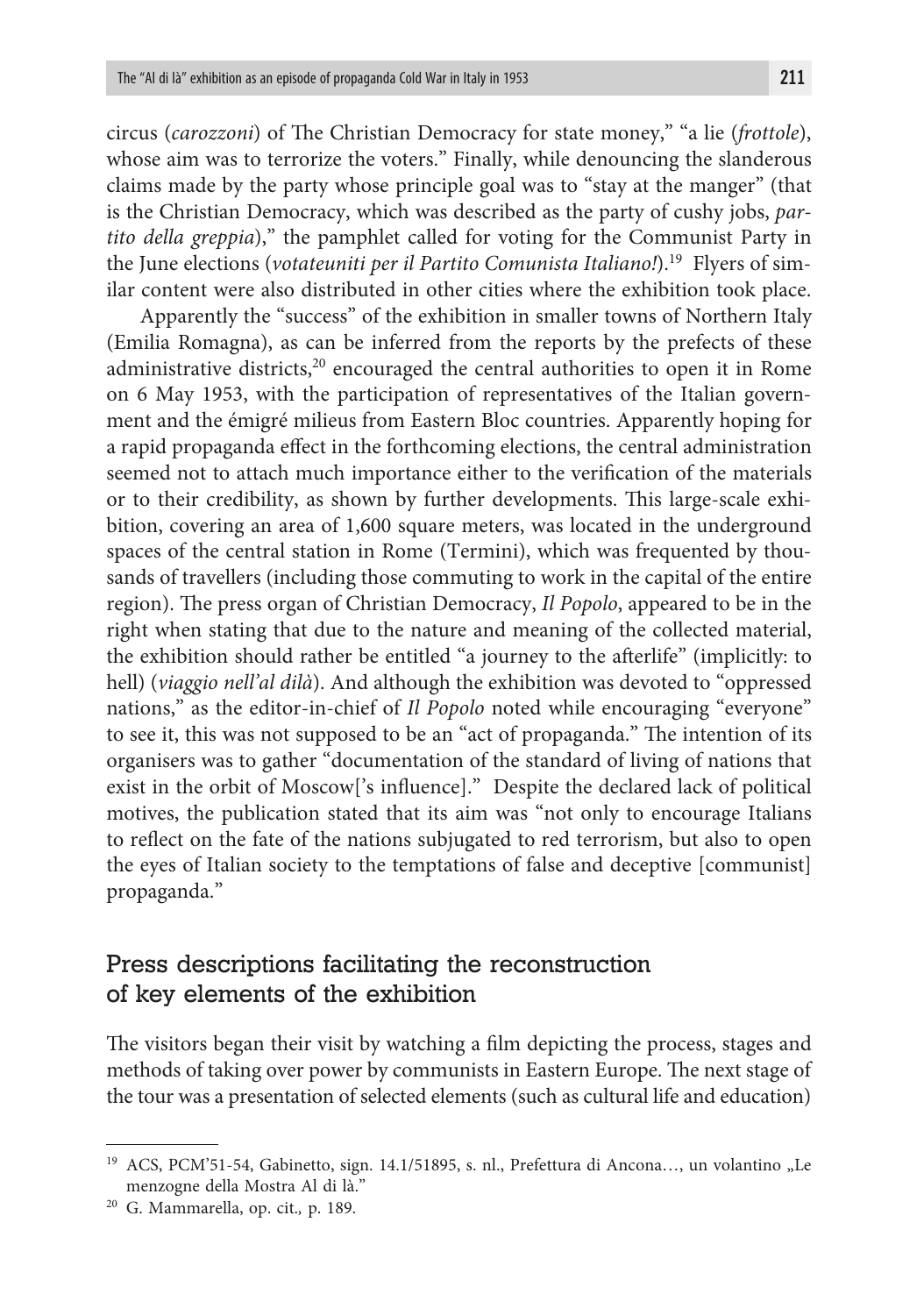of social life in individual countries subjected to ideologisation and strict control of the state. For a telling example of censorship, the list of 96 books banned in Hungary and other countries of the Bloc was quoted (including *Pinocchio* by Carlo Collodi, *'Grimms' Fairy Tales*, *The Surprising Adventures of Baron Munchausen* by Rudolf Erich Raspe, *The Citadel* by A. J. Cronin, *Heart* by Edmondo De Amicis, as well as books by Mark Twain and even those of Charles Dickens). The uniformisation of education was emphasised, stressing that in all countries from behind the Iron Curtain "school children are taught to spy and report on their parents." The audience was particularly interested in the presentation of everyday objects with their prices in relation to the average wage of a worker from the country of origin and the salary of a worker in Italy and the number of working hours they had to work in order to buy them. The organisers also pointed out the disastrous quality of these objects in the countries of real socialism. The fact considered particularly scandalous by the journalists of *Il Popolo* was that a worker in Poland had to work 40 hours in order to afford an ugly cap made of the poorest material (as compared to one hour in Italy). The claim regarding the exploitation of female workers was supported by emphasising the fact of their employment in agriculture and heavy industry. Giving women arduous jobs within these sectors (photographs of women as tractor drivers or employed in mining and construction) was seen as a proof of their "enslavement" and "exploitation" rather than emancipation. The visitors were dismayed by the socialist rivalry of labour, the strict discipline introduced in industrial enterprises and the "possibility of citizens being sent to carry out forced labour in uranium mines for political reasons."21

The popularity of the exhibition and the wide press coverage made it difficult for not only Italian communists but also the Eastern Bloc missions in Italy to remain indifferent to this issue. The Embassy of the People's Republic of Poland in Rome reported on the event just a few days after its opening. "It is organised at a huge cost, it is supposed to stimulate the imagination of the viewer and present our countries, including Poland, as one big prison and an area of exploitation on the part of the Soviet Union. This is achieved through appropriate decorations and directing: semi-darkness, barbed wire, chain doors, manipulated photographs, maps with marked 'concentration camps,' lists of 'victims of murder,' photographs of watchful eyes, etc. The loudspeakers are constantly repeating in a dull voice: 'you are being watched,' '90 million slaves,' 'the same could happen in Italy.' All sorts of articles of everyday use are shown on a conveyor belt, with prices converted into lira to demonstrate the cost of living. Two cameras simultaneously display defamatory, purposefully edited short films. One of them shows Bolesław Bierut accompanied by children during his visit to Wilhelm Pieck. The commentary mentions 'schools as prisons' and the 'popularisation of communist leaders.' 18 telephone sets allow us to hear the testimony of 'political refugees'

<sup>21</sup> R. Arata, "La mostra 'All'dila,'" *Il Popolo*, no. 126 of 7 May 1953.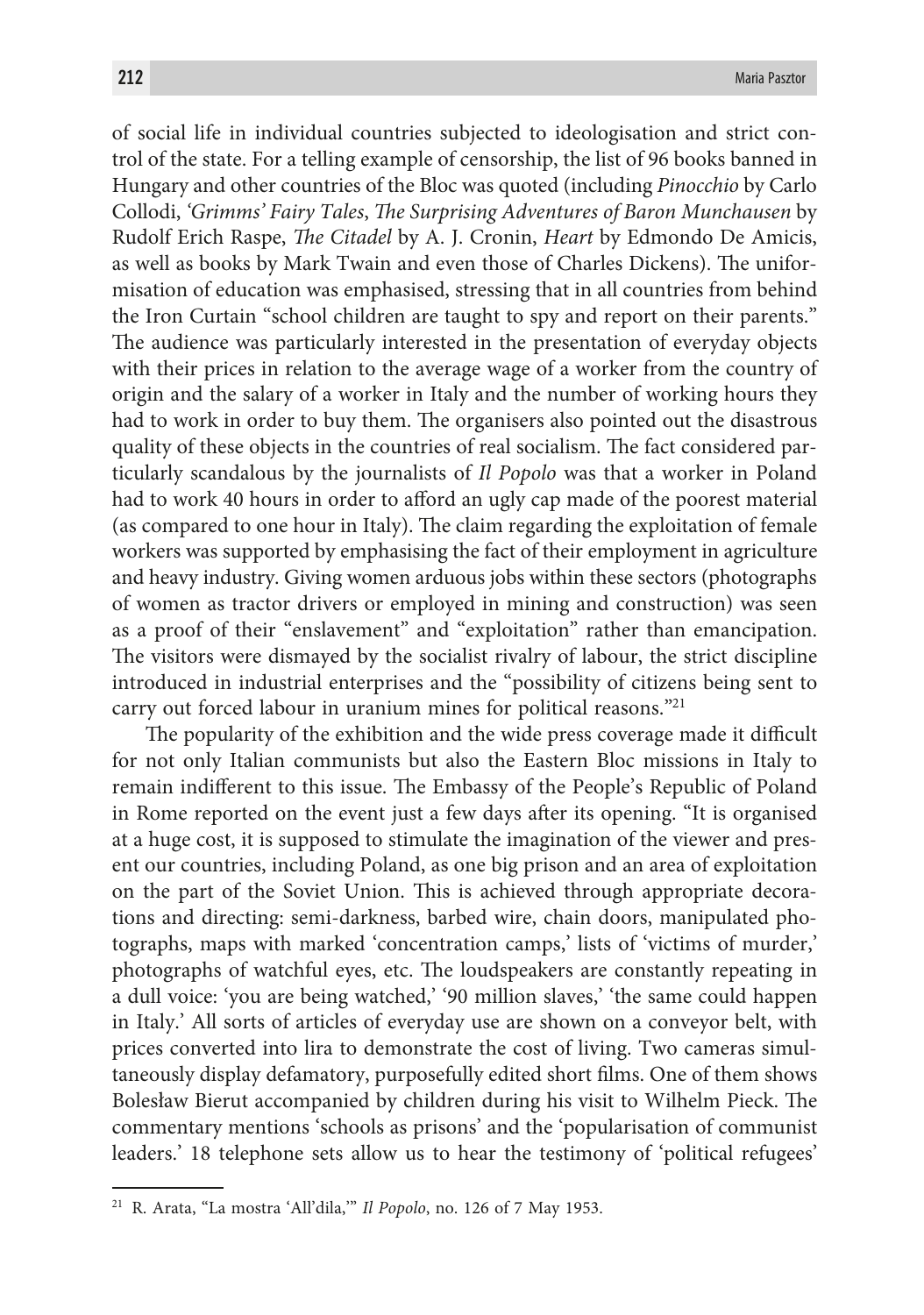about the persecution 'behind the Iron Curtain.' At the exit there are the following inscriptions: 'This exhibition is dedicated to the oppressed nations and is targeted at the persecutors: your vote can save you.'"22 In one of the rooms there was an unsigned photograph of the Minister of Foreign Affairs Stanisław Skrzeszewski with the inscription "the communists always promise but never keep their word." In another room, in turn, as reported by the second secretary of the Polish Embassy in Rome, there were large photos of "eliminated individuals" [sic] including Edward Osóbka-Morawski, Michał Rola-Żymierski and Marian Spychalski. Placed separately was a photograph of Władysław Gomułka (without mentioning his name) with his eyes covered. Its caption was in no way not connected to him. The visitors leaving the exhibition were given leaflets and postcards on which they could describe their impressions.23 The photo of laughing Polish children was captioned with the inscription "schools as prisons."<sup>24</sup>

In the face of such a powerful propaganda offensive by the government, the ICP decided to react by calling upon all the Friendship Societies of the Eastern Bloc countries, which collectively prepared a poster disseminated in 10 thousand copies.

In the next step in this propaganda war, the organisations sent "a protest letter signed by personalities of the democratic world to all their members." The direct response to the "Christian Democracy's event" was the announced opening of an exhibition on "people's democracies" near the Termini station. It appears, however, that these measures, limited to left-wing sympathisers, did not bring any spectacular effects since, as the Polish diplomat reported, the "Al di là" exhibition "was visited by crowds of people" (especially because it was free of charge), although "it was guarded by a large number of undercover officers and policemen."25 No wonder then that the Secretary General of the Communist Party, Palmiro Togliatti, in an interview with diplomatic representatives of states constituting people's democracies, expressed the opinion that "this exhibition should be protested against, demanding its closure."26 These actions were to be complemented by a propaganda campaign against the event carried out in the countries of the Eastern Bloc. Especially since, as the Polish mission in Rome reported, "[our] friends [i.e. the ICP – MP] had nothing against the campaign on the radio and in the press. $27$ 

In view of the considerable publicity of the exhibition and, presumably, due to Togliatti's demands, Minister Stefan Wierbłowski summoned the Italian

<sup>22</sup> AMSZ, Wire Copy Department (hereinafter: ZD), in. 36, v. 437, szyfrogram nr 4963 z Rzymu nadany 10 V 1953, fol. 452.

<sup>23</sup> AMSZ, fond 8, v. 513, m. 39, T. Wiśniewski (2 sekretarz ambasady RP) do MSZ w Warszawie, Rzym 9 V 1953.

<sup>24</sup> W-k, op. cit.

<sup>25</sup> Ibid.

<sup>26</sup> AMSZ, fond 8, v. 513, m. 39, wyciąg koresp. nr 49, J. Frankowski do S. Gajewskiego, Mencla i Wierbłowskiego, Rzym 10 V 1953.

<sup>27</sup> AMSZ, fond 8, v. 513, m. 39, wyciąg koresp. nr 5138, J. Frankowski do S. Gajewskiego, Rzym 15 V 1953.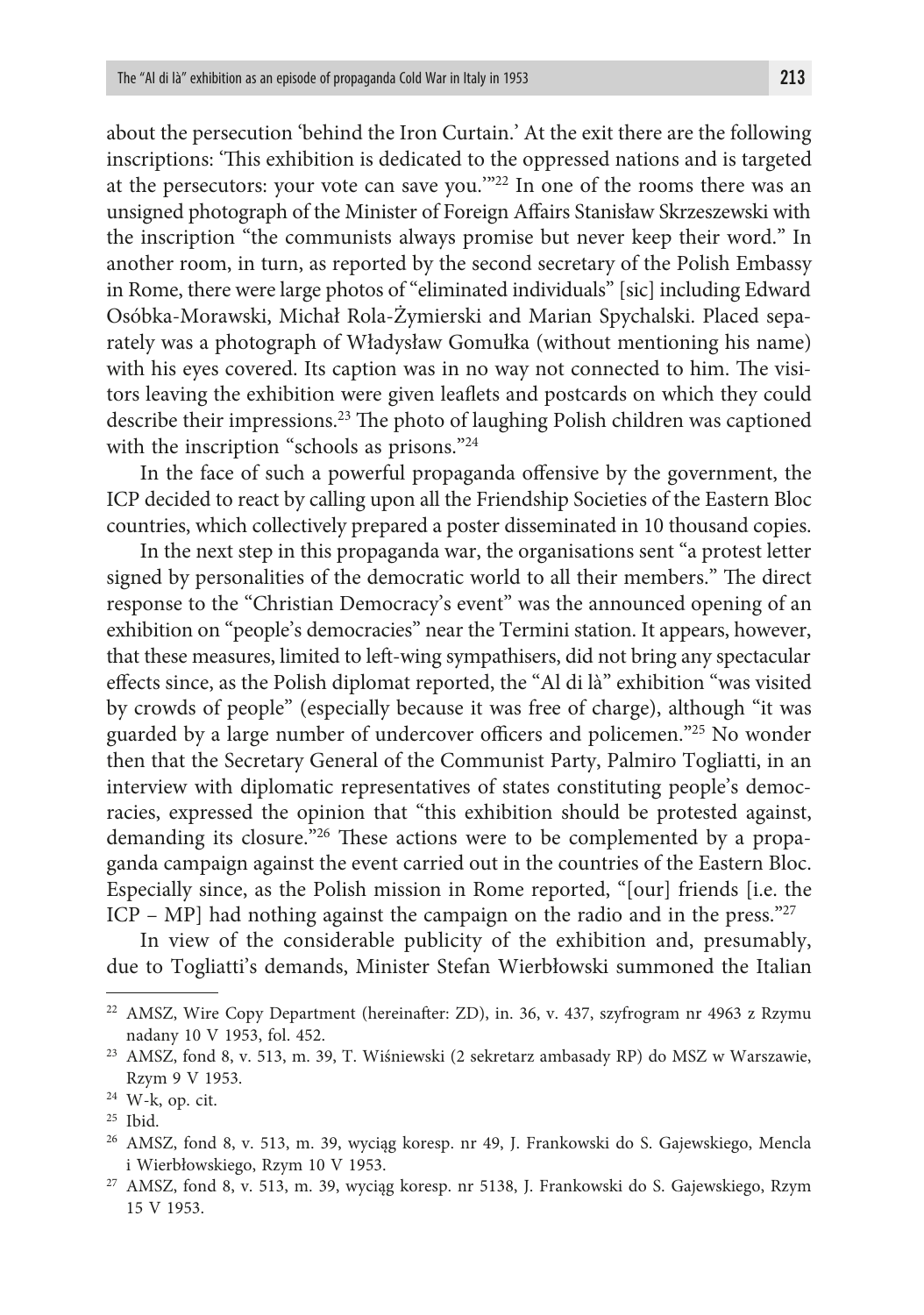Ambassador, Giovanni Guarnaschelli, to the Polish Ministry of Foreign Affairs on 11 May 1953, to whom he declared that "the exhibition was directed against Poland and contained slanderous and shameless lies" and demanded its closure. Wierbłowski not only protested "categorically against the exhibition" but also considered it "an insult to Poland." In a conversation that turned into a dispute, he also rejected the Italian diplomat's arguments, which amounted to the conclusion that it was "opened as part of the election campaign." Neither was the Polish side convinced by the explanation that the location of the exhibition "did not prove anything, since the Italian railway company rented its exhibition premises to various committees."

 Guarnaschelli's attempt to downplay the entire event and his assertion that the exhibition was not offensive to Poland only contributed to escalating the tension. It was further exacerbated by the Italian diplomat's mention of a display at the corner of the streets Nowy Świat and Aleje Jerozolimskie—made available to Warsaw residents on the occasion of Palmiro Togliatti's  $60<sup>th</sup>$  birthday which contained photographs of, as the ambassador put it, "alleged misery in Italy," as well as pictures illustrating "the alleged occupation of Italy by American troops" as part of the exhibition "This is America."28 The attempt by the Italian ambassador to assume initiative by referring to excerpts from a speech by Józef Cyrankiewicz (on the eve of the 1953 Labour Day)<sup>29</sup> in which he spoke of "the fight of the Italian nation against betrayal of national interests by the Italian government" excluded the possibility of any agreement on this matter in the eyes of the Polish side.30

The Polish minister therefore announced the submission of a protest note, which was sent to the Italian Ministry of Foreign Affairs.<sup>31</sup> The conversation itself, as Ambassador Stanisław Gajewski reported as a witness in his memo, "ended in a frigid atmosphere."32

 $28$  The exhibition "This is America" was inaugurated on 14 January 1953 in Warsaw. He was referring to the inscription on the display stating that Italy was occupied by American troops. For more on this subject, see: Z. Romek, "Walka z 'amerykańskim zagrożeniem' w okresie stalinowskim," in: *Polska 1944/45–1989. Studia i materiały*, vol. 5: *Życie codzienne w Polsce 1945–1955*, Warszawa, 2001, pp. 173–208.

<sup>29</sup> Cyrankiewicz's speech on 30 April 1953 at the First May Academy in Warsaw. "In Italy, the Deputy Prime Minister said, under Togliatti's leadership, the resistance of the masses struggling against the policy of selling Italy to the imperialists, against the policy of growing unemployment, against the misery of the broadest masses and war, is on the rise, and the unity of the Italian working class is consolidated through the policies of Togliatti and Nenni, a guarantee of their triumph*." Trybuna Ludu*, no. 120 (1346) of 1 May 1953, p. 3.

<sup>30</sup> AMSZ, fond 8, v. 501, m. 38, Notatka służbowa St. Gajewskiego, [no date]; ZD, v. 437, m. 36, szyfr. Nr 384/SG, błyskawica, 11 V 1953, fol. 16.

<sup>31</sup> AMSZ, ZD, v. 437, m. 36, szyfr. 4704 do Rzymu, 11 V, fol. 17,

<sup>32</sup> AMSZ, fond 8, v. 501, m. 38, Notatka służbowa St. Gajewskiego, [no date]; (PAP), "Protest rządu polskiego przeciw antypolskim poczynaniom rządu włoskiego," *Trybuna Ludu*, no. 131 (1557) of 12 May 1953, p. 1.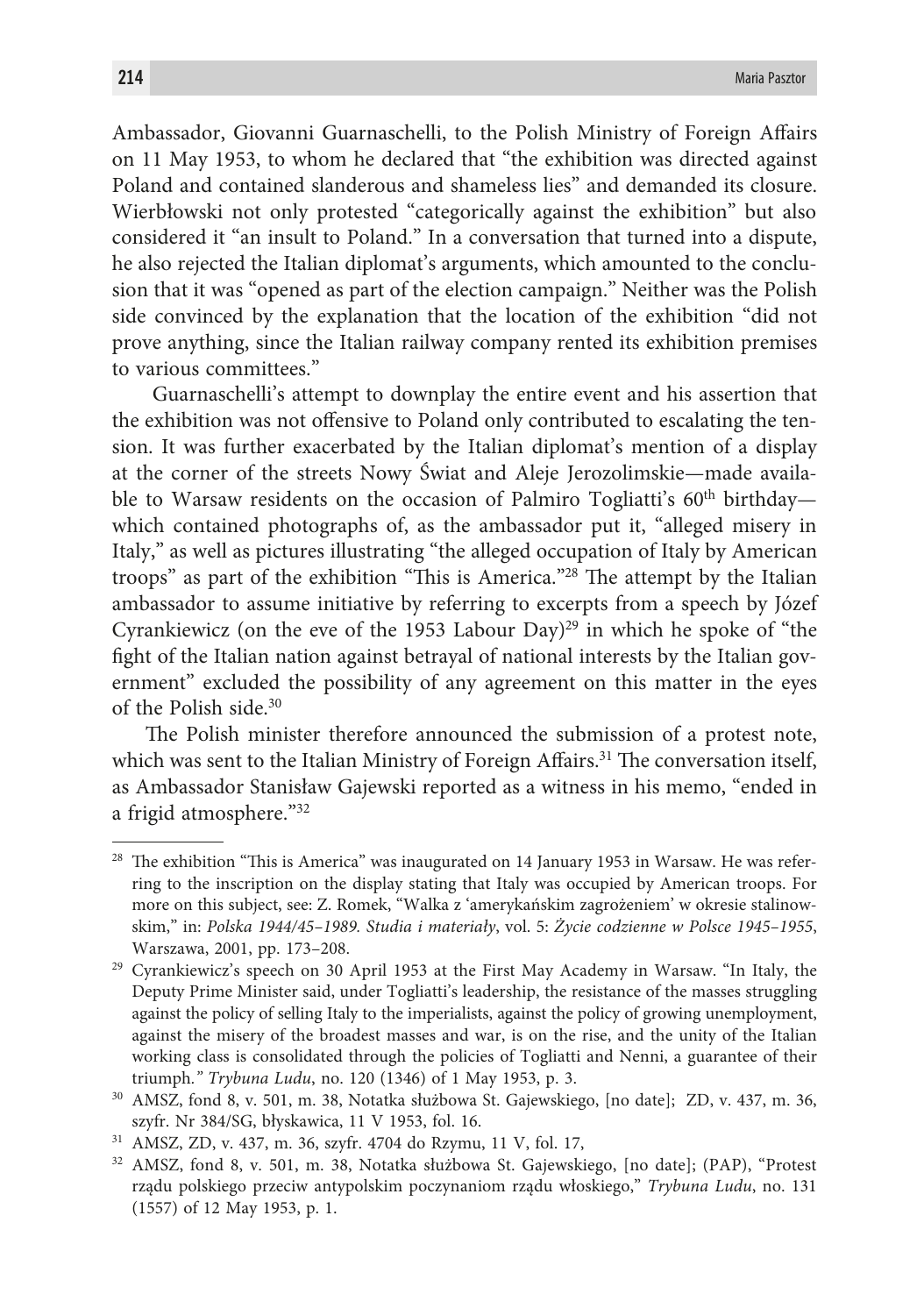On 13 May the Italian Press Agency, ANSA, published a press release of the Italian government in reaction to the Polish memo, which "ruled out any response to the protest of the Polish government." With reference to the arguments presented in the conversation between Ambassador Guarnaschelli and Minister Wierbłowski, it was stated that the "unpleasant reaction of the Polish government in this matter" was proof that it had "hit the nail on the head." The communiqué also stressed that "the exhibition is not directed against Poland, but its aim is to illustrate the real living conditions in communist countries." The situation was made even worse by the interview given by Minister Umberto Tupini to the Christian Democrat periodical *Il Popolo*, in which he pointed to the authenticity of the documents on display and suggested the appointment of an impartial investigative body to establish "what life is really like in the European countries behind the Iron Curtain."33

#### The exhibition's inaccuracies

The ICP's official journal *L'Unità* reported that the pictures of the "alleged victims of the communist persecution" shown at the exhibition were photographs of Italian citizens who, unaware of the purpose of these images, gave permission to the photographer Meldolesi to depict them as "representatives of different strata of the population." The fake pictures that were later assembled from these photographs were displayed in the exhibition as images of "oppressed citizens of people's democracies." The aforementioned photographer, in a letter to the editorial office of the ICP bulletin, protested against "jeopardising his reputation" and declared that not only did he have nothing to do with the falsification of his photographs (he was misled by the Social Documentation Committee, which had ordered photographs of "characteristic types" of Italian society), but he ordered his lawyer to take legal action against the organisers of the exhibition. The journal published the statements of two residents of Rome who had recognised themselves as "oppressed citizens of people's democracies" during their visit to the exhibition. According to the newspaper, the photograph of a bricklayer from Azerbaijan deserved special attention, as the person in question turned out to be Giovanni Battista Arista, newsspeaker at the Rome radio station.<sup>34</sup>

The socialist periodical *Avanti* wrote that "during the peak of the election campaign there occurred one of the most blatant propaganda falsifications on the part of the clericalists [i.e. Christian Democrats – MP], which brought ridicule and shame onto the actions of governing circles." Their aim, according to the newspaper, was to intimidate the voters "with the red threat" (*pericolo rosso*) and to

<sup>33</sup> The communiqué of the Italian government was in published in *Il Popolo*, no. 132 of 13 May 1953. See also: AMSZ, fond 8, v. 501, m. 38, wyciąg koresp. Nr 277, [J.] Frankowski do S. Wierbłowskiego, Rzym, 13 maja 1953**.**

<sup>34 &</sup>quot;Una volga retruffa organizzata da impresari senza scropoli," *L'Unità*, no. 135 of 14 May 1953.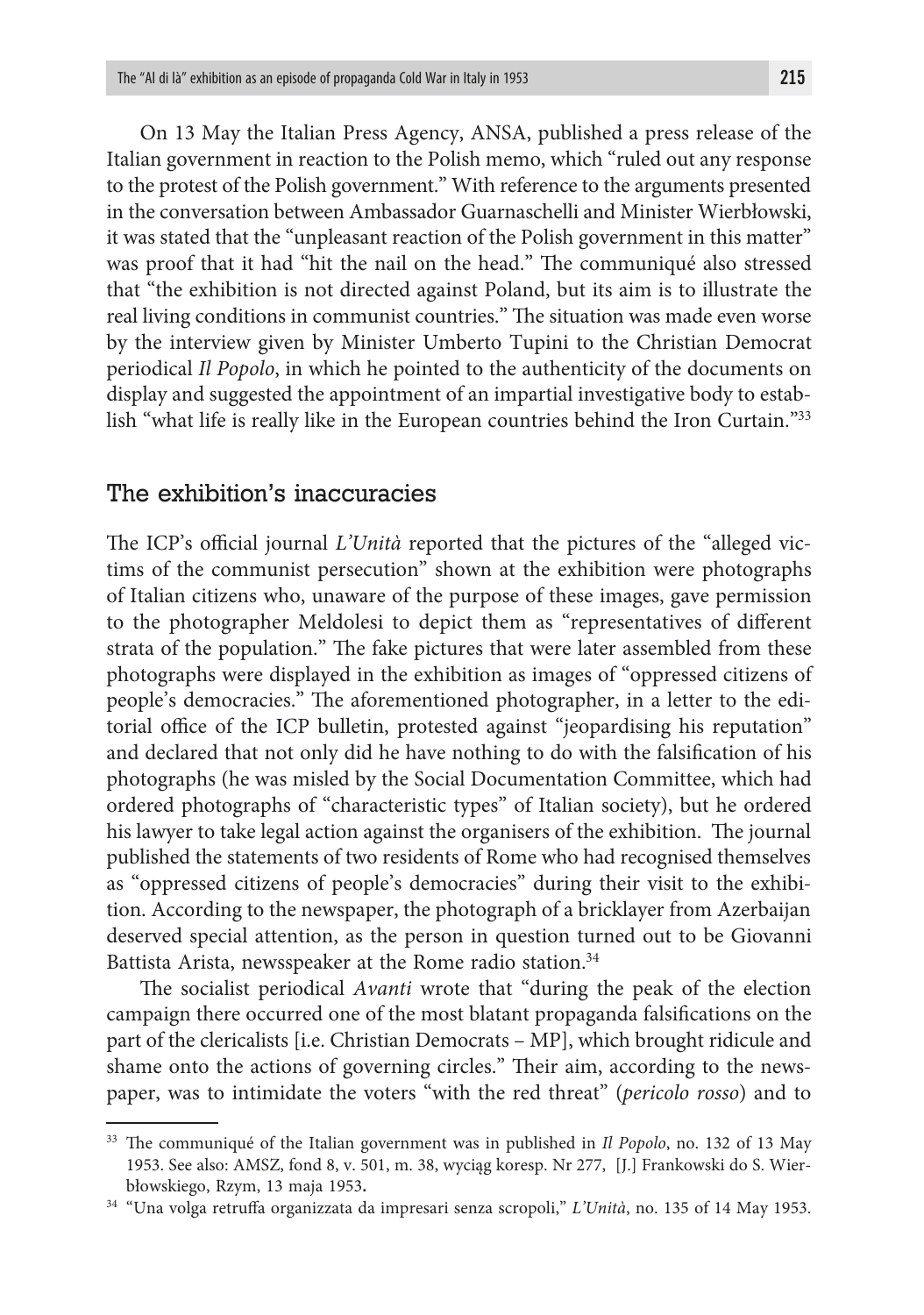divert their attention from the tragic Italian reality marred by "hunger, poverty, and unemployment" that would not withstand confrontation with the situation in the countries of the Eastern Bloc. According to the journal, the entire documentation and photographs were entirely made up (*inventati di sana pianta*), as evidenced by the representation of… two residents of Rome (whose names were made public) in the capacity of "slaves of communism." The two men in question not only recognised themselves as the alleged "victims of communism from behind the Iron Curtain," but also revealed the circumstances in which the photographs were taken. The first one, a clerk at a photographic agency, was asked to pose for a picture depicting the "type of an average socialist" (*un tipo socialista*). The second one, who was offered (in exchange for money) to pose for a photograph supposedly intended for journalistic purposes, discovered his own image at the exhibition as a "representative of 90 million slaves" and a "representative of the middle class" (*il ceto medio*) of the countries of the Eastern Bloc. As for the third man, who was portrayed as a "bricklayer from behind the Iron Curtain," he turned out to be a well-known speaker of radio news, as first noticed by the communist *L'Unità*. In this situation, according to *Avanti*, "the propaganda nature of the exhibition, its fraudulent character" and its primary objective of "dissuading citizens from voting for progressive parties" seemed unquestionable.35

Even right-wing newspapers proved critical of the exhibition. *Il Popolo di Roma* reported on "manipulations" and "lack of professionalism" in the following words: "This is a heavy blow to the anti-communist cause. The entire city is laughing. Tomorrow the rest of Italy will be laughing. It is a great day for the communists."36 In the same vein, the monarchist daily *Roma* reported in the article "The unimaginable blunder by the DC leads to speculation by the Reds" (*"La Grande gaffedella DC facilita le speculazioni dei 'rossi'"*) about "serious confusion in the Christian Democracy camp" and "the slanderous goals of the event." Relying on rumours, the newspaper anticipated the "imminent closure of the exhibition and the punishment of the culprits."37 Even the Turin-based liberal and capitalist *La Stampa* did not hide its bitterness by stating that the falsification of documents and Tupini's declaration "ended up working in favour of the communists."38

The pro-government press and the Christian Democrat milieus were unable to provide the public with a rational explanation of the facts revealed by the opposition, limiting themselves to "ridiculous excuses" consisting of short statements

<sup>35</sup> "I falsidella Mostra 'Aldilà,'" *Avanti*, no. 151 of 15 May 1953.

<sup>36</sup> *Il Popolo di Roma*, no. 127 of 15 May 1953.

<sup>37</sup> "La Grande gaffedella DC facilita le speculazioni dei 'rossi,'" *Roma*, no. 132 of 16 May 1953.

<sup>38</sup> *La Stampa*, no. 131 of 15 May 1953. See also: AMSZ, fond 8, v. 501, m. 39, p. 14, wyciąg koresp. nr 5223, Frankowski do S. Wierbłowskiego, Rzym, 16 V 1953. This was confirmed by the Embassy of the People's Republic of Poland in Rome, which reported that "the extreme right-wing press is taking up the arguments of the left and stating that the exhibition will turn against the Christian Democrats."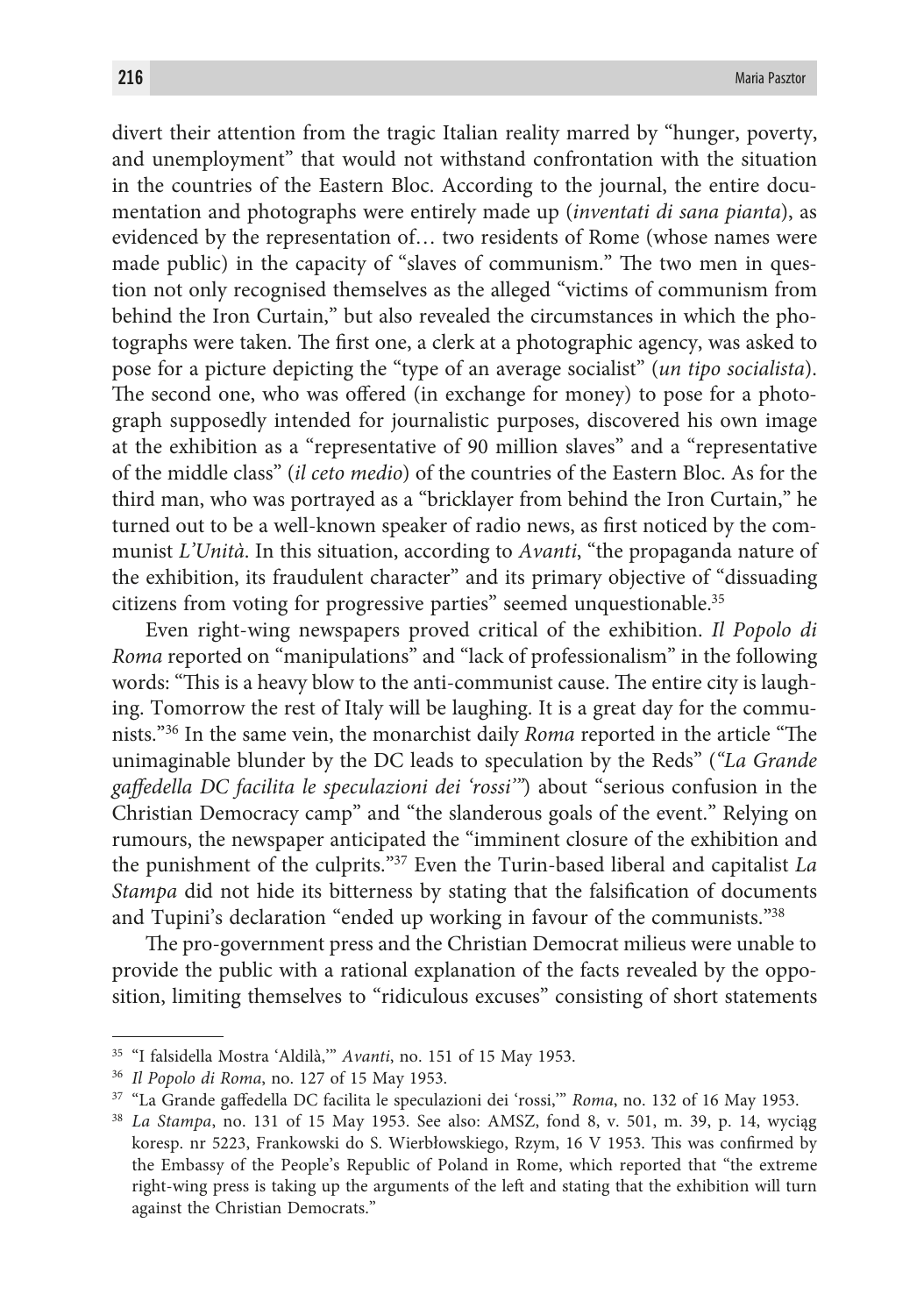stating that "mistakes and omissions were due to haste rather than malicious intentions of the organisers," as stressed by Minister Tupini in his letter to the editorial office of *Avanti*. 39 The affair surrounding the exhibition, the protests of the Romanian, Hungarian and Polish governments, which drew attention to the "inaccuracy of some references to words and images relating to current life in Poland" (*inesatezza di alcuni riferimenti, con parole ed immagini, all'attuale vita in Polonia*) undoubtedly contributed to the popularisation of the exhibition among the inhabitants of Rome, as evidenced by the large number of visitors (within 10 days the exhibition was seen by 50 thousand people). $40$ 

In the following days, the previously mentioned *La Stampa* attempted to minimise the damage, stressing that the photographs discussed above, which were undoubtedly photomontage, resulted from the intensifying pre-election rivalry and were a response to the increasing communist propaganda. According to the editorial staff, however, this did not weaken the message of the exhibition, based at least "in part on authentic documentation," as evidenced by the ever-increasing number of refugees from Eastern Europe who were risking their lives to flee to the West. *La Stampa*'s editors, however, did not withhold the opinion that the "recklessness and superficiality of the organisers" had been proven and carefully used by the organ of the Italian communist Party (*L'Unità*), making it easier for the communists to undermine the credibility of government agencies. This was evidenced, at least according to the authors of the article, by the popularity of two documentary films shown in some cinemas and promoted by the communists. The first one, entitled *The Northwest Road* (*La strada del nord-o vest*), was about Poland, the second one was entitled *Life on the Other Side* (*La vità dell' al dilà*) and was supposed to depict the lives of Soviet citizens. In conclusion, the newspaper found it regrettable that the exhibition had provided communist agitators with an excuse to promote communist ideology and the slogan "touch to believe, comrades" (*toccare per credere, compagni*).<sup>41</sup> The right-wing press agency "Informitalia" was very critical of the exhibition and wrote that "Italian public opinion is deeply shocked by this incident.  $[\ldots]$  And fraud must be considered a serious matter.<sup>"42</sup>

Pro-government press articles, such as the one in *Il Popolo*, which tried to convince the readers that "the manipulation was committed for decorative reasons," seemed to be isolated cases.<sup>43</sup>

It is therefore no wonder that the discovery of the falsifications caused, as the representatives of the Polish Embassy in Rome reported, "wild embarrassment."

<sup>39</sup> "Mostra dell'Al di là," *Avanti*, no. 153 of 17 May 1953; "Mostra Al di là a Roma," *Il Messaggero*, no. 169 of 17 May 1953.

<sup>40</sup> "Mostra…"

<sup>41</sup> "Polemiche e strascichi sulla 'Mostra Al di là,'" *La Stampa*, no. 115 of 15 May 1953.

<sup>42</sup> Informitalia, "I falsi della 'Mostra Al di là,'" *La Stampa* no. 116 of 16 May 1953.

<sup>43</sup> "Tutta vera la Mostra dell'Al di là. Contro i falsi comunisti la dura realtà dei fatti," *Il Popolo*, no. 141 of 22 May 1953.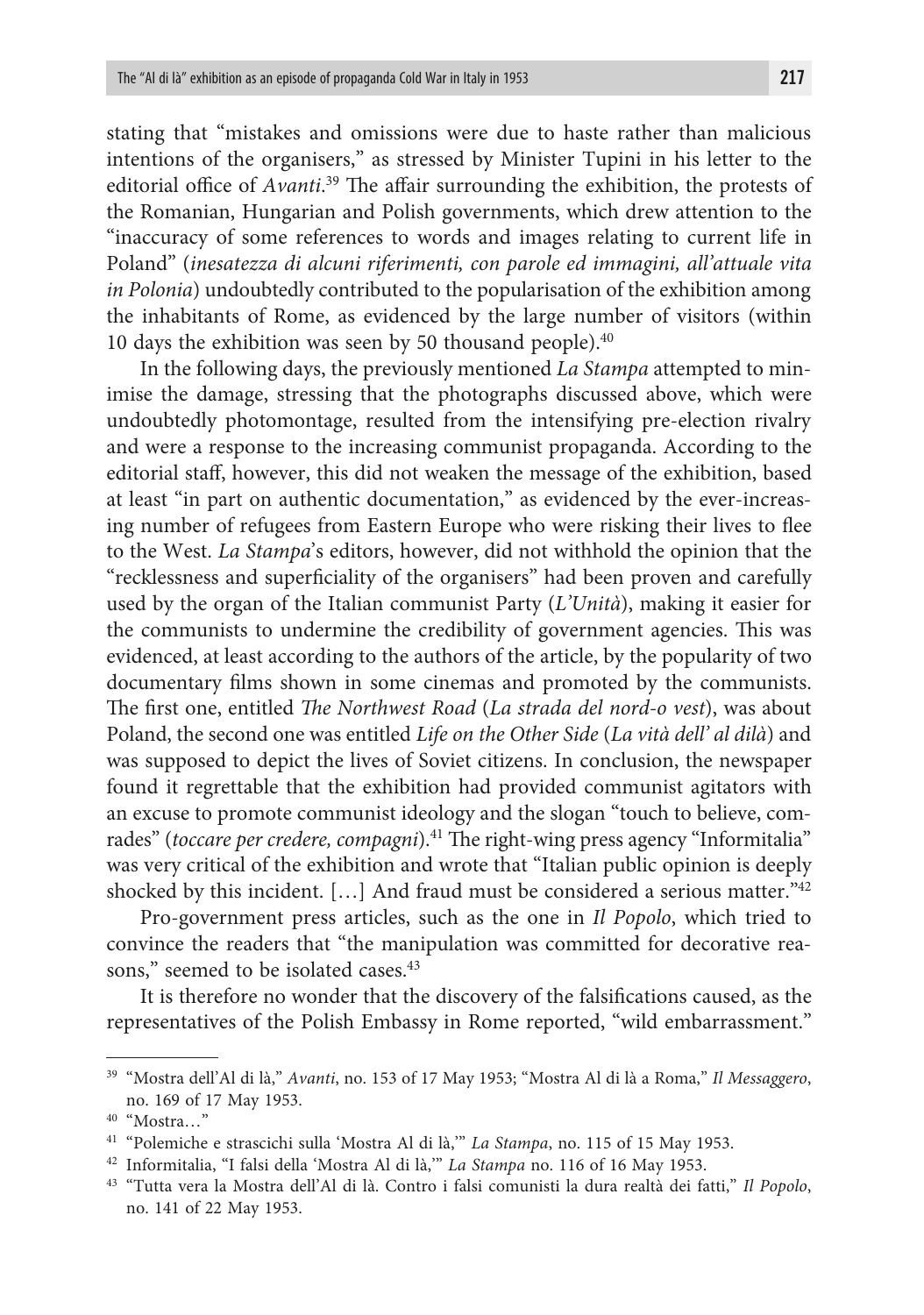Especially since the facts revealed by *L'Unità*, evidencing the fraudulent actions of the organisers, which boiled down to "photographing people in Rome posing as slaves from behind the Iron Curtain," were true. In this situation, the dispute with the communists undertaken by the *Comitato per la documentazione popolare* and their attempts to explain that the photographs were of a symbolic nature did not seem to have helped much. Neither did the removal of these pictures with the following inscription left instead: "Photographs removed in recognition of the democratic rights of citizens." The same applies to "painting over the photographs of people displayed at the entrance, depicting the types of slaves behind the Iron Curtain: a worker, a woman, a children, a member of the intelligentsia, a priest, so that, as the Polish Embassy in Rome reported, there would be no fear that they would be recognised as Italian citizens." This picture was then captioned with: "The photograph was blurred due to censorship by the communist party." According to the same report, these measures proved ineffective, as the visitors to the exhibition "laughed out loud at the sight of the photographs taken down or blurred. This behaviour of the visitors made the numerous police officers supervising the exhibition visibly angry."44

Meanwhile, the communist press revealed further manipulations relating this time to "Soviet reality." The pictures of "ragged and barefooted Soviet children" turned out to be photographs of Italian children (Daniele Marabitti and Anna Zina) identified by an Italian citizen as photographs of her own son and the daughter of her neighbour. The attribution of the drawings depicting the "Soviet concentration camps" to a "Russian painter" appearing under two different names also turned out to be somewhat imprecise. Noting the bad will and irresponsibility of the Italian Government, which "weakened Italy's position in the international arena," *l'Unità* did not fail to add that "they were truly lucky that the governments of the people's democracies were able distinguish unreasonable diplomats [...] from the Italian people".<sup>45</sup>

#### The counter-exhibition

Taking advantage of this situation, the Rome Committee of the ICP decided to keep up the momentum by opening on 17 May 1953, at Piazza dei Cinquecento near the Termini railway station, a counter-exhibition to serve as a response to the "shameless 'Al di là.'" It was prepared in cooperation with the Societies of Friendship with Italy of the Eastern Bloc countries (Poland, Hungary, Romania, Czechoslovakia, Albania), all dominated by communists.46 The exhibition consisting of 30 boards

<sup>44</sup> AMSZ, fond 8, v. 501, m. 39, wyciąg koresp. nr 52422, J. Frankowski do S. Wierbłowskiego, Rzym 17 V 1953 oraz wyciąg koresp. nr 5267, J. Frankowski do S. Gajewskiego, Rzym 18 V 1953. 45 "Le mezzogne di 'Al di là,'" *L'Unità*, no. 145 of 17 May 1953.

<sup>46</sup> PAP, "Protest Węgier i Rumunii przeciw oszczerczej wystawie w Rzymie," *Życie Warszawy*, no. 118 (2982) of 19 May 1953, p. 1; PAP, "Protest rządu czechosłowackiego przeciw oszczerczej wystawie w Rzymie," *Trybuna Ludu*, no. 122 (2986), p. 1.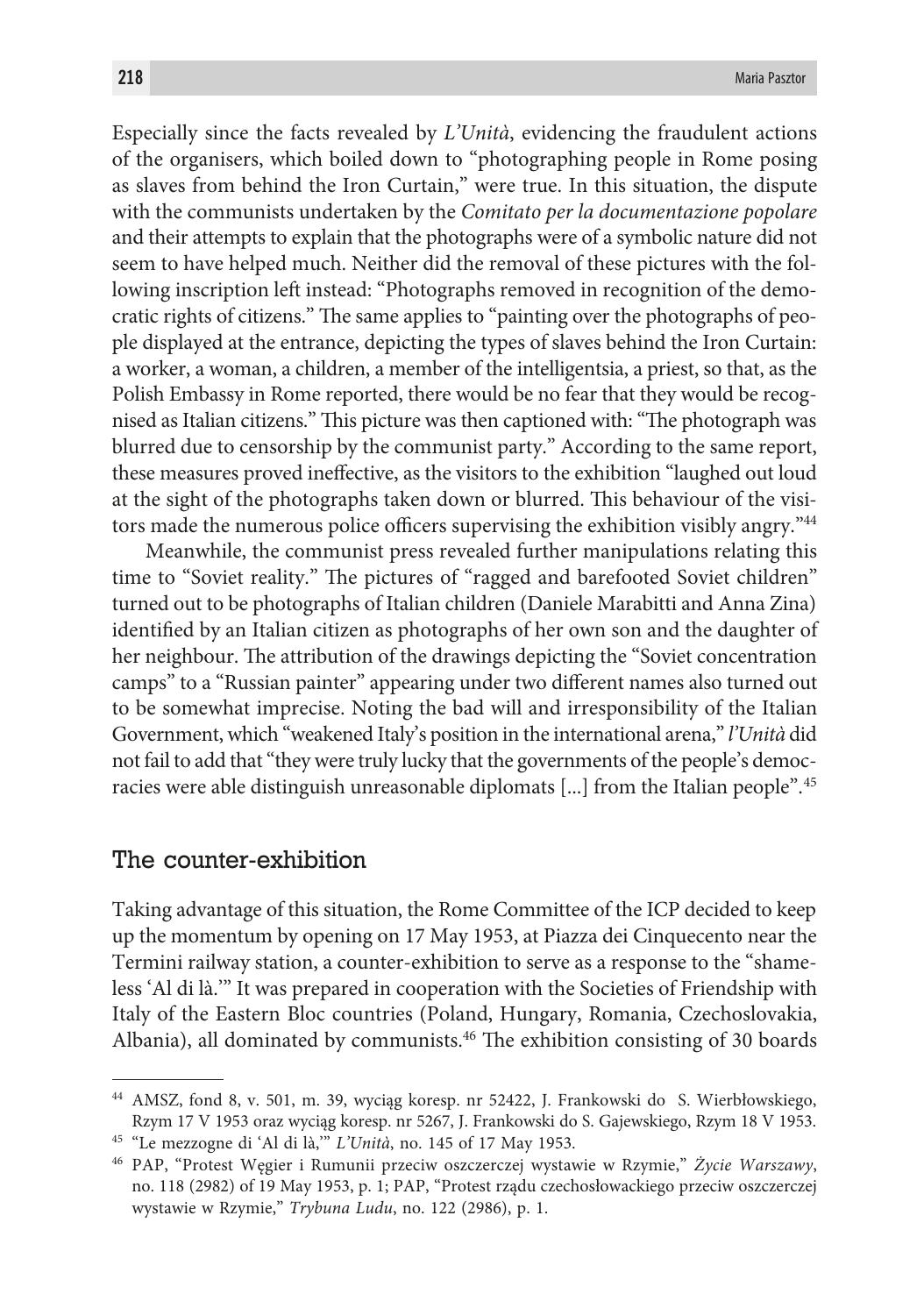was not only supposed to bring the Italian public closer to the "real life of citizens in people's democracies," but also to publicly demonstrate the falsifications of the "Al di là" exhibition. At first it seemed that the event promoted by the communists, although it was assessed as "aesthetically accomplished," could not influence the imagination of the audience as much as its antagonist. Although, according to Polish diplomats, it was "stereotypical and unconvincing," it appears to have caught on at a later stage, as the public probably wanted to compare it with "Al di là."

The organisation of the counter-exhibition was facilitated by the fact that due to its electoral character (it ended with a call to vote for the ICP), its initiators were not required (in accordance with Italian legislation) to seek permission from the police to open the exhibition. Renting the area from the Municipal Council was enough to set up the panels, treated as election posters. However, its nature was questioned by the municipal police. The latter concluded that "the content of the exhibition was not electoral in nature, and the boards had previously been exhibited by the Friendship Societies (without prior police approval), and thus appealed to the mayor of Rome." Eventually, the Department of Posters of the Municipal Board called on the ICP to remove the exhibition. The lack of reaction on the part of the communists caused its removal (on the night of 22 May) and the initiation of a lengthy court procedure.

The counter-exhibition was to be exhibited in other cities. It was to remain in each of them until the authorities ordered its closure, then it would be moved to a different city. It was supposed to be sent to Milan first. Despite the fact that the communist and rag press apparently tried to explore the propaganda effects of both events, they soon ceased to attract the attention of the central press titles in the end of May.47

## "Al di là" in the People's Republic of Poland propaganda

A special role in this operation was attributed to the press and radio campaign against the exhibition "Al di là" held in socialist countries. The Italian communists insisted that the propaganda programmes in Italian "showed that the action against us was initiated by De Gasperi's government, that it was not supported by

<sup>47</sup> AMSZ, fond 8, v. 513, m. 39, W. Gutt do S. Gajewskiego, wyciąg koresp. Nr 5513, Rzym 25 V 1953. In response to the removal of the exhibition, the ICP asked for the prosecutor's office to intervene. The latter, in turn, tried to elude the subject by stating that it was an administrative regulation that allegedly fell outside the scope of their duties. By the end of May 1953, the ICP's lawyer had filed a complaint with the court, demanding the sequestration of the exhibition "Al di là." The organisers of the latter organised a competition, in which the "objects" or "facts" presented at the exhibition were replaced by other "not authentic" ones. The detection of 1 out of 3 could be awarded with a prize of 50,000 lire. See: AMSZ, fond 8, v. 513, m. 39, J. Frankowski do S. Gajewskiego, wyciąg koresp. Nr 5831, Rzym 2 VI 1953.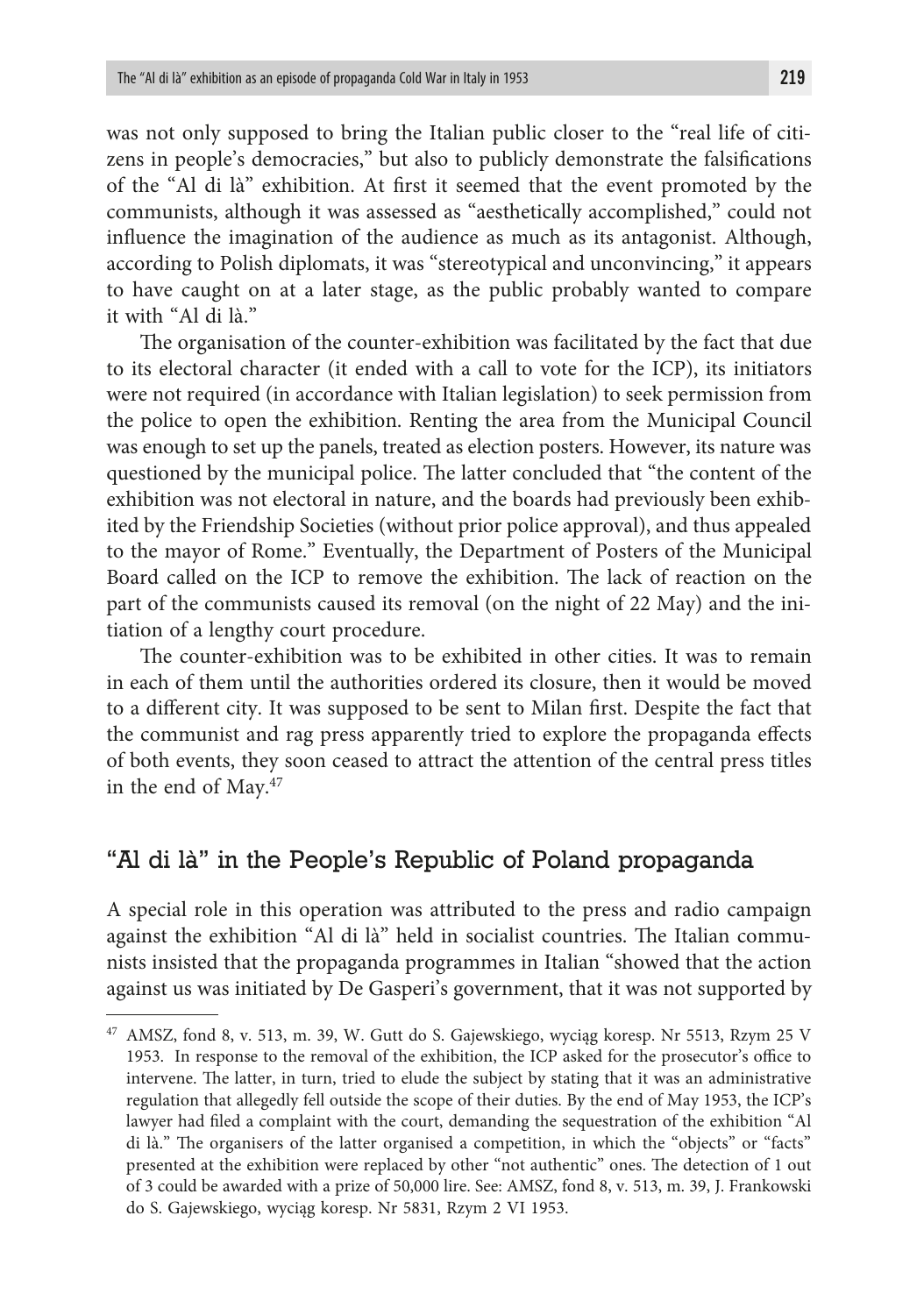the Italian people and was even carried out against their will."48 The exhibition also served as a pretext for the launch of an anti-Italian campaign in the Polish press.<sup>49</sup>

*Trybuna Ludu* was reporting already on 13 May in the article "Exhibition of Hatred" on an "exhibition opened in Rome with a big bang." Despite the fact that the correspondent of the Polish newspaper chose not to disclose its content, he reported that "it consisted of the most fantastic and nonsensical exhibits, fabricated in Italy or imported from Bonn and Washington, and provided with equally nonsensical and made up comments." According to the newspaper, the exhibition constituted an attempt to divert the attention of Italians from the problems troubling the country in the pre-election period. In reference to the speech in Milan by Prime Minister De Gasperi, where he allegedly "supported the revisionist demands of the neo-Nazis in Bonn regarding our Western Territories," the newspaper described the exposition as "an act of hostility towards Poland and other people's democracies."50 In the recapitulative article "Tales of Signor Alcide" [De Gasperi – MP] the same newspaper called the exhibition a provocation, adding that "the difference between Mr. Alcide De Gasperi and Baron Munchausen is that Baron Munchausen's stories evoke joy, while Mr. De Gasperi's pesky lies evoke laughter and disgust at the same time."51

*Życie Warszawy* also reported on "an exhibition slandering Poland and other people's democracies" on 13 May, writing that "the imagination of its organisers was creatively fertilised by American comics and gangster films."52 A day later, the same newspaper reported that the DC government was obstructing Polish-Italian cultural exchange, boycotting Polish films and banning Italian soloists from including "concert masterpieces of Polish music" in their repertoire.<sup>53</sup>

The discovery of falsifications by the communist daily *L'Unità* led to the intensification of anti-Italian propaganda in Poland. When commenting on the mystification, *Życie Warszawy* noted on 16 May that "you cannot keep your lips sealed with impunity. Especially when the level of slandering exceeds the usual Marshallite standards and becomes too overt and blatant a fraud."54 The following day, the same newspaper informed its readers that the issue of the "slanderous exhibition

<sup>48</sup> AMSZ, fond 8, v. 501, m. 39, wyciąg koresp. nr 52422, J. Frankowski do S. Gajewskiego, Rzym 17 V 1953.

<sup>49</sup> Archivio del Ministero degli Affari Esteri, Roma, Direzione Generale degli Affari Politici 1950– 1957, Polonia, 1209, Ambasciata d'Italia a Varsavia al Ministero degli Affari Esteri, Telespresso, n. 1781/573, 20 V 1953. See also: PAL, "Haniebna kompromitacja," *Życie Warszawy*, 1953, no. 116 (2980), p. 2; "Świadomie sfałszowane dokumenty na oszczerczej wystawie w Rzymie," *Życie Warszawy*, 1953, no. 116 (2980), p. 1.

<sup>50</sup> B. Z., "Wystawa nienawiści," *Trybuna Ludu*, no. 132 (1558) of 13 May 1953, p. 2; and id., "Pana De Gasperiego wyczynów ciąg dalszy," *Trybuna Ludu*, no. 133 (1559) of 14 May 1953, p. 2.

<sup>51</sup> Id., "Opowieści signora Alcide," *Trybuna Ludu*, no. 139 (1565) of 20 May 1953, p. 2.

<sup>52</sup> W-k, op. cit., p. 2.

<sup>53</sup> PAL, "Kampania…," p. 2.

<sup>54</sup> Id., "Haniebna kompromitacja," *Życie Warszawy*, 1953, no. 116 (2980) , p. 2.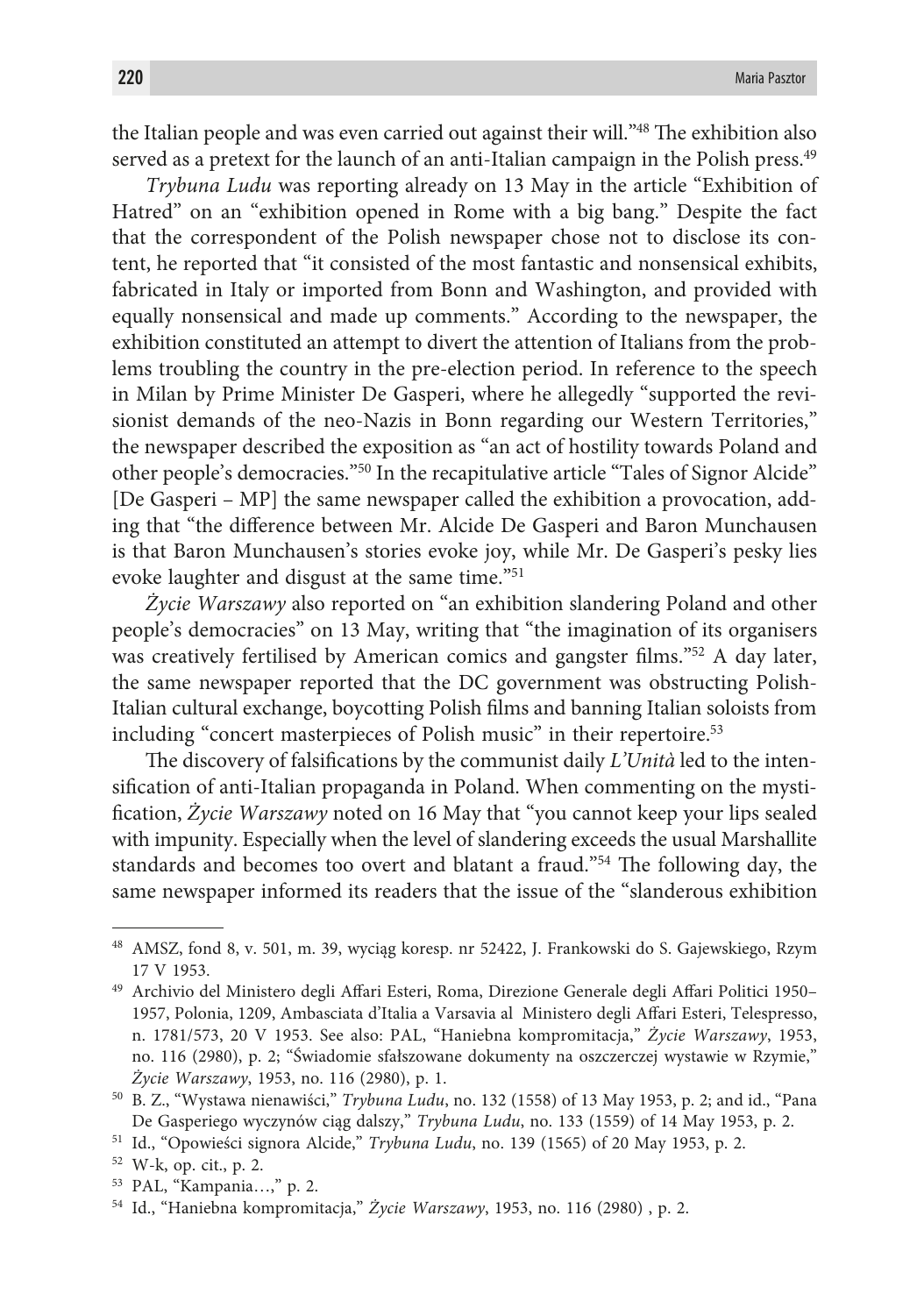against socialist countries" had become a huge scandal and led to an incredible embarrassment for its organisers and inspirers.<sup>55</sup>

## "Al di là": against all odds

The pre-election period and the fierce political struggle that characterised it prompted the Italian government not to close the exhibition, moving it to smaller centres in Central Italy where the left-wing parties (ICP and PS) enjoyed considerable popularity. And so, as reported by the Prefect of Perugia (Umbria), "despite the subversive attitude of the city's administration, in which communists and socialists were predominant, and its explicit boycott on the part of the city authorities, the exhibition was nonetheless opened." However, the obstructive attitude of the city authorities meant that the organisers had to settle at first for a location on the outskirts of the city, in its less frequented part. It was not until the prefect's insistence and the threat of appointing a commissioner to check the legitimacy of the objections raised by the mayor that the city authorities agreed to change their decision and grant a more convenient place for the exhibition. Nevertheless, the "adequate precautions taken by the police prefecture to prevent possible reckless acts and damage […] by socialist/communist elements" proved the tense atmosphere surrounding the exhibition,<sup>56</sup> which, according to further correspondence, was suspended after only one day of presentation (it was meant to last from 29 to 31 May). The reopening was scheduled for 31 May. This time, at least according to the prefect, despite the unfavourable weather, the exhibition was a major propaganda success (*notevole sucesso propagandistico*). It was visited by a "large number of people" (*un cospiucuo numero di persone*). However, this did not prevent, "despite the presence of police forces watching over the installations," the occurrence of incidents, which boiled down to the seizure by young people (according to the prefect, "probably activists of the communist and socialist party") of prints on which the visitors were supposed to describe their impressions.<sup>57</sup>

In some centres dominated by socialists and communists, however, the organiser failed to obtain permission from the municipal authorities to present the exhibition in convenient places, as in the case of Foligno in Umbria, where it arrived on 1 June. The left-wing government of the city adopted a tactic of delaying and postponing the decision regarding its location (until the elections), despite initial assurances that the authorities were ready to give such consent upon payment of

<sup>55</sup> PAP, "Organizatorzy oszczerczej wystawy w Rzymie przyznają się do fałszerstwa," *Życie Warszawy*, 1953, no. 117 (2981), p. 2.

<sup>56</sup> ACS, file 14.1/51895, Prefettura di Perugia [prefetto P. Rizzo] al direttore del gabinetto del Interno, nr 3778, oggetto: Mostra"Al di là, Perugia 28 maggio 1953.

<sup>57</sup> ACS, file 14.1/51895, Prefettura di Perugia [prefetto P. Rizzo] al direttore del gabinetto del Interno, nr 3787, oggetto: Mostra"Al di là", Perugia, 31 maggio 1953.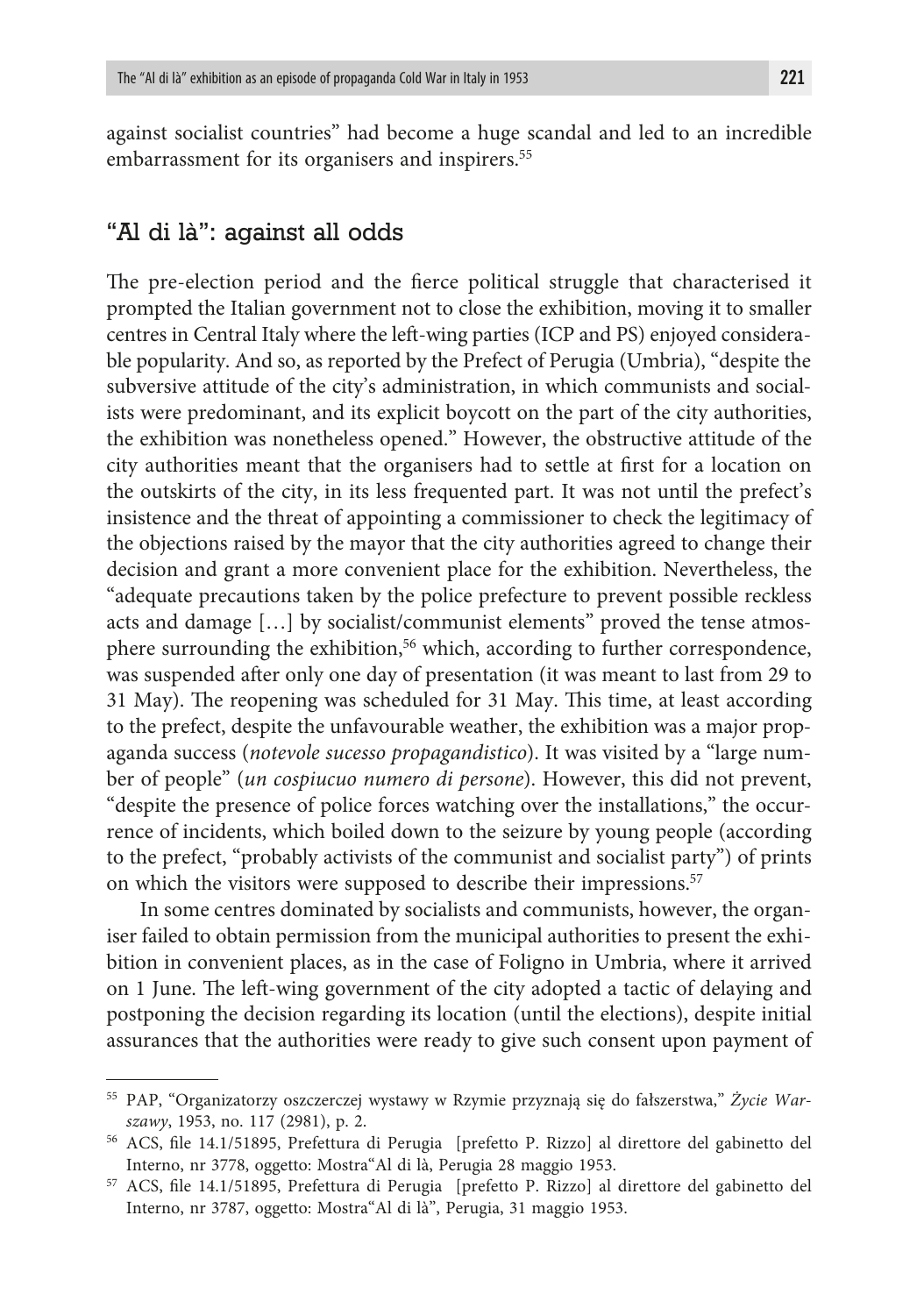an appropriate fee by the organisers. Ultimately, while refusing to grant authorisation, the communist mayor of Foligno (and ICP candidate for senator), Fittaiuoli, argued that the exhibition, due to its nature, could "exacerbate internal contradictions and deteriorate relations with other nations that enjoy the sympathy of local communities." Another argument (or rather: additional pretext) in favour of rejection was the unwillingness to hinder traffic in sensitive areas of the city (*pregiudicherebbe la viabilità*). The complaints of the prefect, who in his report to the Italian Ministry of Interior referred to the need to subordinate local interests to great politics and argued that the mayor had exceeded his powers, did not result in a change in the decision of the municipal authorities. Fittaiuoli was however suspended by the Italian authorities.<sup>58</sup>

 Regardless of the ambiguous results of the entire project, the organisers managed to present it again in the metal industry centre Terni (Umbria) only a few days before the parliamentary elections (4–5 June), where it was visited by over 10 thousand people. According to the local prefect, it aroused the interest of visitors (*suscitando interesse e notevole impressione*) and "left a considerable impression on them."59 It remained in this town until 15 June, when it returned to Rome, escorted by motorised traffic police.<sup>60</sup>

Regardless of the political effects of the exhibition, the settlements between the Office of the Council of Ministers and the Ministry of Foreign Affairs regarding the costs incurred by diplomatic missions in the countries of the Eastern Bloc in connection with the search for and purchase of "appropriate exhibits" lasted until the beginning of 1960. The Prime Minister's office was in no hurry to reimburse the costs incurred by those institutions in the amount of  $£3,899,481$ , which was a serious burden on the budget of those institutions.<sup>61</sup>

Although it is difficult to determine whether the circumstances surrounding the exhibition had an impact on the outcome of the June parliamentary elections, they

<sup>58</sup> ACS, file 14.1/51895, Prefettura di Perugia [ilprefetto P. Rizzo] al direttore del gabinetto del Interno, oggetto: Mostra "Al di là", Perugia, 30 maggio, 1 giugno 1953. The refusal by Foligno's mayor to allow the exhibition in the city was also reported by *Trybuna Ludu* in a note from the Polish Press Agency (PAP): "Fittaiuoli has refused to allow the slanderous exhibition 'On the other side,' which slanders people's democracies, into his city. He declared that the exposition constituted an insult to Italy's friends. (PAP), "Burmistrz włoskiego miasta odmówił wpuszczenia oszczerczej wystawy," *Trybuna Ludu*, no. 154 (1580) of 4 June 1953, p. 2.

<sup>59</sup> ACS, file 14.1/51895, Prefettura di Perugia [il prefetto P. Rizzo] al direttore del gabinetto del Interno, oggetto: Mostra "Al di là", Terni 6 giugno 1953.

<sup>60</sup> ACS, file 14.1/51895, Prefettura di Terni [il prefetto R. Cigliese] al Ministero dell' Interno, oggetto: Mostra"Al di là", Terni, 15 giugno 1953.

<sup>61</sup> ACS, file 14.1/51895, Copia, il sotto segretario di stato del Ministero degli Affari Esteri. Appunto, Roma il 10 luglio 1956; ibidem, Copia, il sotto segretario di stato [Badini] alla Presidenza del Consiglio dei ministri per gli Affari Esteri, Roma 23 febraio 1957; ACS, file 14.1/51895, Presidenza del Consiglio dei Ministri –Appunto, 7 aprile 1957; ACS, file 14.1/51895, Presidenza del Consiglio dei ministri. Gabinetto al Ufficio Cassa, 14 gennaio 1960. Eventually, the Ministry of Foreign Affairs obtained a refund of £86,715.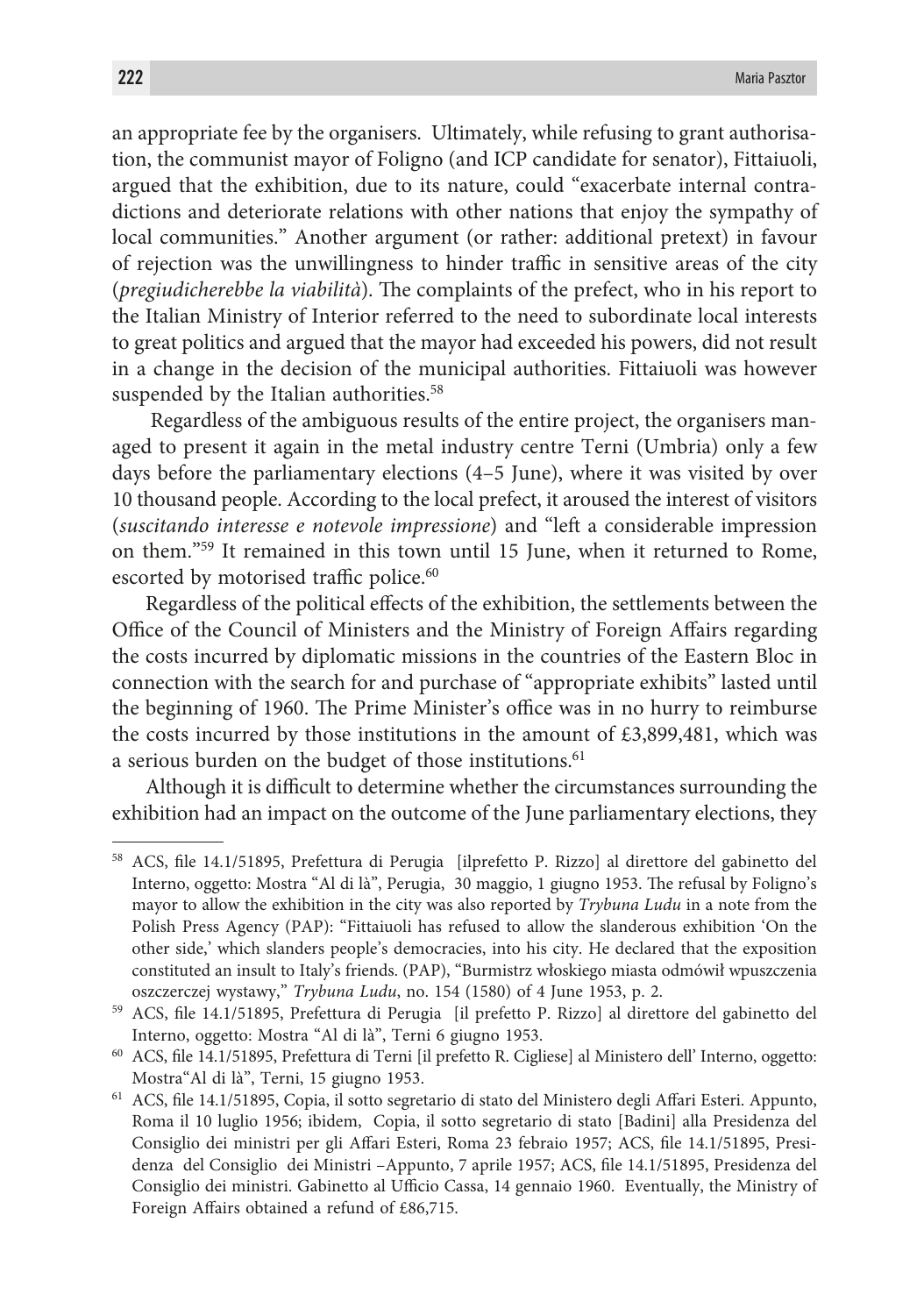probably did not contribute to improving the image of the ruling coalition in the regions where the left, and the ICP in particular, traditionally gained the upper hand. The results of the election of 7 June did not meet the expectations of the Centre. The coalition obtained 49.85% of the votes, which prevented it from benefiting from the "majority bonus" and gaining an absolute majority in the Chamber of Deputies. The communists achieved a significant success with 22.6% of the votes (an improvement on the 1946 result), as did the monarchists and neo-fascists. Soon the *leggetruffa* was repealed and the principle of proportional representation was restored.

#### Abstract

At the height of the Cold War, cultural relations between the socialist states and the West became an important instrument of propaganda struggle within individual countries. On the Italian ground, exhibitions became an important instrument in the political struggle between the ruling Christian Democrats and the left (Italian Communist Party and Italian Socialist Party) as an element of visual propaganda. For the Christian Democrats in power, this role was to be played by a travelling exhibition entitled "On the other side [of the curtain]" (*Mostra Al di là*) depicting the lives of citizens of the states beyond the Iron Curtain. The display of poverty prevailing among vast sections of these societies, the terror and lack of democratic freedoms was intended to discourage the electorate from voting for left-wing parties in the upcoming parliamentary elections of 7 June 1953. Due to a strong position of the left (its strongholds being Central and Northern Italy), the exhibition was presented (in the days preceding the elections) in Piacenza and then in Turin, Ancona, Rome, Perugia and Terni. The detection of numerous hoaxes by the communist periodical *L'Unità* (the citizens of the oppressed countries presented at the exhibition actually being native Italians) caused not only a scandal but also a counteroffensive by the Communist Party, which not only revealed the fraud, but also launched a successful counter-campaign against the ruling camp. Although it would be an exaggeration to say the exhibition contributed to the poor election results of the Christian Democrats, the results of the elections of 7 June indeed did not meet their expectations. The coalition obtained 49.85% of the votes, which prevented it from benefiting of the "majority bonus" and gaining an absolute majority in the Chamber of Deputies. The communists achieved a significant success with 22.6% of the votes (an improvement on the 1946 result), as did the monarchists and neo-fascists.

## Bibliography

#### Sources:

- Archive of the Ministry of Foreign Affairs fond 8, m. 32, v. 415, fond 8, v. 501, m. 38, fond 8, v. 513, m. 39, Zespół Depesz, vol. 437, m. 36.
- Archivio Centrale dello Stato, Presidenza del Consiglio dei Ministri 51-54 (1860-2000), Gabinetto, file 14.1/51895;
- Archivio Centrale dello Stato, Presidenza del Consiglio dei Ministri 51-54 (1860-2000), Gabinetto, file 14.1/51895: Prefettura di Perugia, Prefettura di Terni, Prefettura di Ancona.
- Archivio del Ministero degli Affari Esteri, Roma, Direzione Generale degli Affari Politici 1950- 1957, Polonia, 1209.